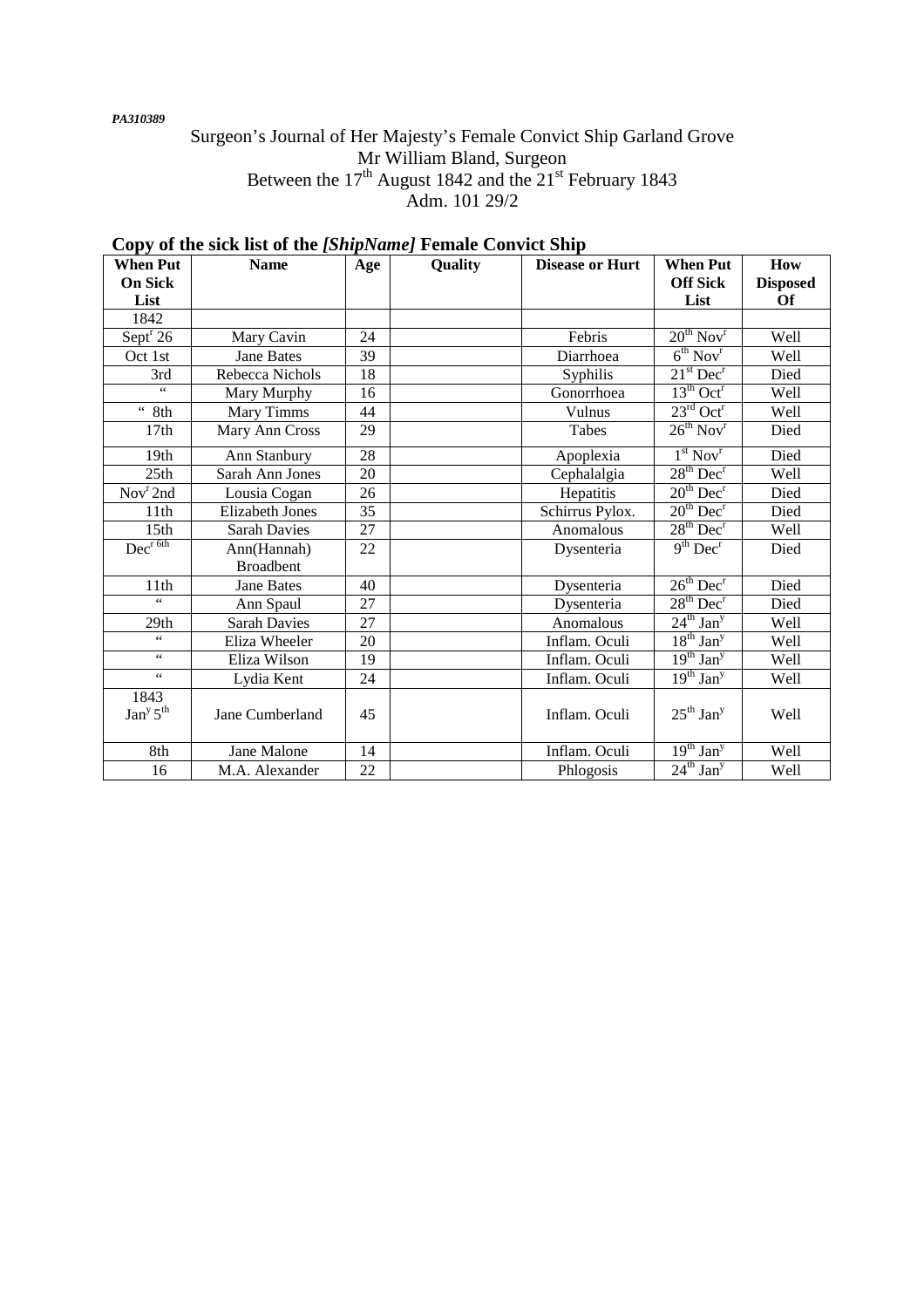#### *PA310390*

**Medical and Surgical Journal of Her Majesty's Convict Ship Garland Grove between the 17th August 1842 and the 21st February 1843 during which time the said shop has been employed in a voyage from Woolwich to Hobart Town, Van Diemen's Land** 

|                  |              | Men's Names, Ages,                |                                                                              |
|------------------|--------------|-----------------------------------|------------------------------------------------------------------------------|
| <b>Nature of</b> | No.          | <b>Qualities, Time when</b>       | The History, Symptoms, Treatment, and Daily                                  |
| <b>Disease</b>   | of           | and where taken ill,              | Progress of the Disease or Hurt.                                             |
|                  | Case         | and how disposed of.              |                                                                              |
| Dysenteria       | $\mathbf{1}$ | <b>Jane Bates</b>                 | Showed herself complaining of pain in the bowels and                         |
|                  |              | Aet: 39                           | some tenesmus, stools relaxed and frequent for a week                        |
|                  |              | $1st$ Oct <sup>r</sup>            | back. pulse 78: soft. tongue coated, of a melancholic                        |
|                  |              | 1842.                             | temperament, attenuated appearance and an irritable                          |
|                  |              |                                   | temper, appearance 50 years of age, has lived a very                         |
|                  |              | Died.                             | irregular life. Hab: Ol: Ricini zi. Tinct: Opii zfs. Aq.                     |
|                  |              | 26 <sup>th</sup> Dec <sup>r</sup> | Menth: ziij. ft haust. s. s.                                                 |
|                  |              |                                   | $2nd$ . Tenesmus gone. Frequent stools during the night                      |
|                  |              |                                   | with much relief.                                                            |
|                  |              |                                   | 4 <sup>th</sup> . Stools natural griping gone. The patient complains of      |
|                  |              |                                   | weakness only.                                                               |
|                  |              |                                   | 12 <sup>th</sup> . Bowels costive. Hab: Sol: Sulph: Magnes: ziv.             |
|                  |              |                                   | which produced several stools with relief. and except                        |
|                  |              |                                   |                                                                              |
|                  |              |                                   | regulating her diet, with an occasional purgative when                       |
|                  |              |                                   | necessary, nothing else being indicated. she went on                         |
| PA310391         |              |                                   | deck on the 29 <sup>th</sup> improved in health & strength.                  |
|                  |              |                                   | Nov <sup>r</sup> $6th$ , this woman was discharged from the Sick List,       |
|                  |              |                                   | well.                                                                        |
|                  |              |                                   | 11 <sup>th</sup> Dec <sup>r</sup> . She again presented herself with similar |
|                  |              |                                   | symptoms as at first, griping, looseness for some days                       |
|                  |              |                                   | back, with considerable thirst, her messmates report her                     |
|                  |              |                                   | as being an irregular eater and a vinegar drinker when                       |
|                  |              |                                   | she could procure it. Hab: Enem: Comm: with water                            |
|                  |              |                                   | gruel to drink. Vesp: bowels well cleared out with relief.                   |
|                  |              |                                   | $12th$ . Had a good night, no griping since the enema was                    |
|                  |              |                                   | given, but slight nausea.                                                    |
|                  |              |                                   | 14 <sup>th</sup> . One stool watery and foetid, of a dark greenish hue.      |
|                  |              |                                   | Rx. Sub: Mur: Hyd: gr iij. Opii gr i M. ft pil. No. 1. Hora                  |
|                  |              |                                   | Somni Sumend:                                                                |
|                  |              |                                   | $15th$ . Griping still present, no stool since last report.                  |
|                  |              |                                   | Hab; Enema. Aq. Oryzae c Sol: Opii gr i. to have some                        |
|                  |              |                                   | preserved soup, barley water for drink.                                      |
|                  |              |                                   | 16 <sup>th</sup> . Enema emptied the bowels and relieved the griping         |
|                  |              |                                   | with much relief to the patient. Stools dark, watery                         |
|                  |              |                                   | mixed with mucus, assuming the dysenteric type, $Rx$ .                       |
|                  |              |                                   | SubMur: Hyd: gr xxiv. cum opii gr vj M. ft pill: No. xij.                    |
|                  |              |                                   | unum hora somni sum:                                                         |
|                  |              |                                   | 17 <sup>th</sup> . Much griping during the night frequent stools dark        |
|                  |              |                                   | green watery, and non fecal. Nausea present, Rx. Ol:                         |
|                  |              |                                   | Ricini zi. Tinct: Opii gt xx S.V(N?). Aq: Menth: ziv.                        |
|                  |              |                                   | Vesp: Mist: Cretae zij. h.s.                                                 |
|                  |              |                                   | 18 <sup>th</sup> . Passed a good night. Two watery stools dark green         |
|                  |              |                                   | with mucous – thirst moderate, no inclination for food.                      |
|                  |              |                                   | Cont: Mist: Vesp: Pil: SubMur. Hyd: ut supra                                 |
|                  |              |                                   | $19th$ . Two stools during the night of the same appearance,                 |
|                  |              |                                   | slight griping, nausea still present, Hab: Ol: Ricini zvj                    |
|                  |              |                                   | Aq: Menth: ziv s.s. temper peevish and irritable, takes her                  |
|                  |              |                                   | medicine with reluctance.                                                    |
| PA310392         |              |                                   | 20 <sup>th</sup> . Bowels opened repeatedly in the night, less griping,      |
|                  |              |                                   | had some sleep and feels easier, but no apparent                             |
|                  |              |                                   |                                                                              |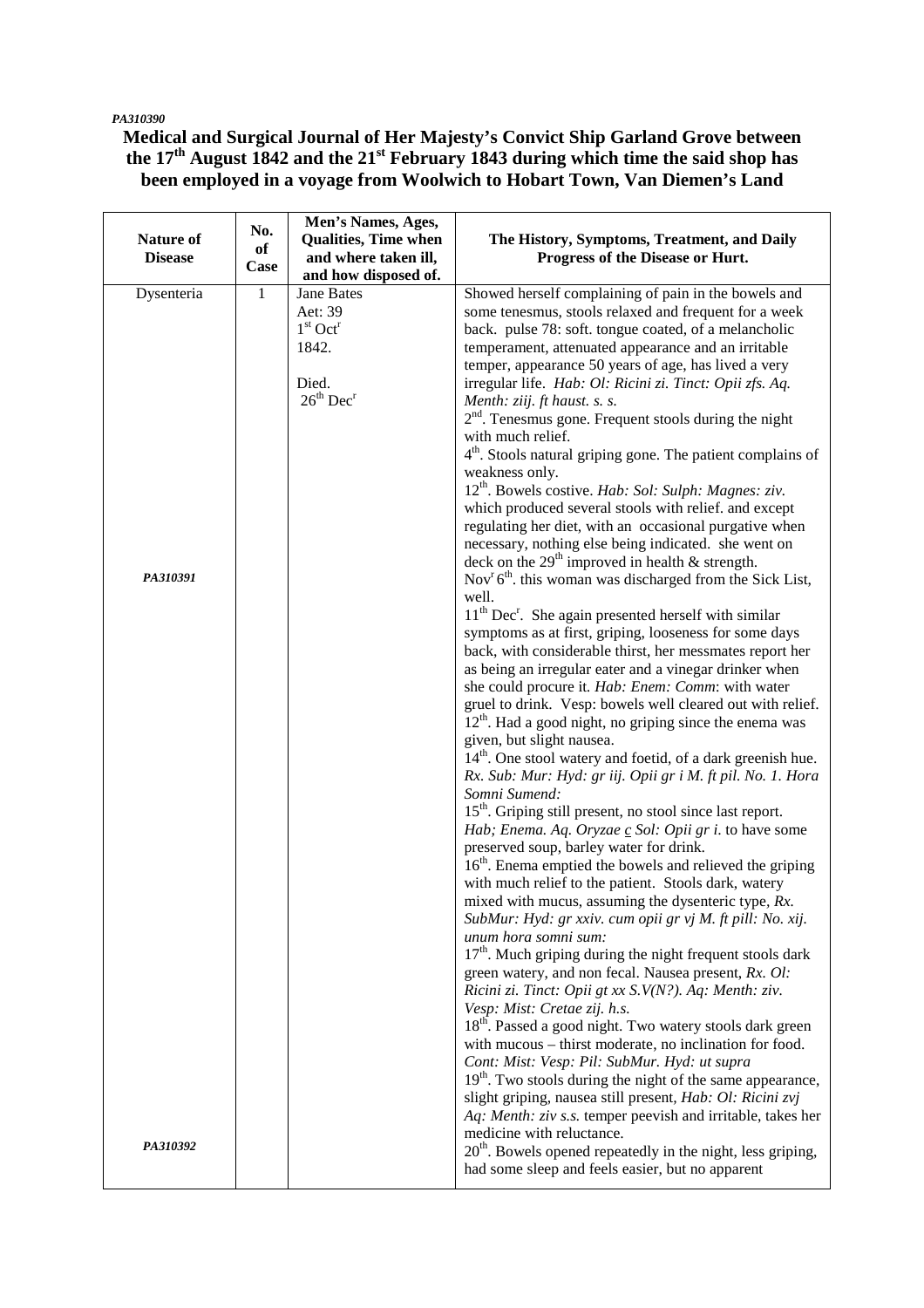| Dysenteria           | $\mathbf{1}$   | Jane Bates<br>Aet: 39<br>$1st$ Oct <sup>r</sup><br>1842.<br>Died.<br>$26th$ Dec <sup>r</sup> | amendment. Rept <sup>r.</sup> Mist: Cretae: <u>c</u> Tinct: Opii g <sup>t</sup> x. ter in<br>die. Vesp:. Rept <sup>r.</sup> Rept <sup>r</sup> . Pil: ut supra.<br>$21st$ . Stools frequent scanty, foetid and slimy, no pain on<br>pressing the abdomen, thirst urgent. To have a decoction<br>of Barley water for drink. Vesp: Hab: Enema Aq:<br>Oryzae h.s. Rept <sup>r</sup> . Pil: ut heri.<br>$22nd$ . Passed a restless night all the symptoms increased,<br>the patient refused to have the enema ordered last night<br>as well as the medicine. Stools slimy and mixed with<br>mucus. To have wine and water if she wishes it. Or Sago<br>and wine.<br>23 <sup>rd</sup> Stools very frequent during the night very foetid<br>principally mucus and slime, refuses her medicine as<br>before.<br>24 <sup>th</sup> . Passes her stools involuntary in bed. obstinatly<br>refuses her medicine. Takes some wine and water. Is<br>much worse and no chance of her recovery.<br>$25th$ . Had a restless night. asked this morning for some<br>Sago and wine. she is evidently sinking.<br>$26th$ . Died this morning at 2 a.m.                                                                                                                                                                                                                                                                                                                                                                                                                                                                                                                                                                                                                                                                                                                                                                                                                                                                                   |
|----------------------|----------------|----------------------------------------------------------------------------------------------|---------------------------------------------------------------------------------------------------------------------------------------------------------------------------------------------------------------------------------------------------------------------------------------------------------------------------------------------------------------------------------------------------------------------------------------------------------------------------------------------------------------------------------------------------------------------------------------------------------------------------------------------------------------------------------------------------------------------------------------------------------------------------------------------------------------------------------------------------------------------------------------------------------------------------------------------------------------------------------------------------------------------------------------------------------------------------------------------------------------------------------------------------------------------------------------------------------------------------------------------------------------------------------------------------------------------------------------------------------------------------------------------------------------------------------------------------------------------------------------------------------------------------------------------------------------------------------------------------------------------------------------------------------------------------------------------------------------------------------------------------------------------------------------------------------------------------------------------------------------------------------------------------------------------------------------------------------------------------------------------------------------------|
| Syphilis<br>PA310393 | $\overline{2}$ | Rebecca Nichols<br>Aet: 18<br>Oct $3rd$<br>1842<br>Died<br>$21st$ Decr.                      | Came to the Hospital complaining of pain in her knees<br>and severe pain in her left fore arm. she states that she<br>had Lues. Veneria twice before; the last time while she<br>was in prison, and that on both occasions the Mercurial<br>was given to the extent, that her tongue was swollen<br>hanging out of her mouth and in a state of ulceration,<br>since which she has not recovered her former strength.<br>there is a slight eruption on both arms, she is married;<br>catamenia irregular for some time back, looks much<br>older than her given age, to use fomentations to her arms<br>& knees.<br>Hab: Pil: Purg: M. ij. To empty the bowels.<br>$5th$ . Pains of the joints as before slight pain and swelling<br>in the throat. bowels free. tongue clean. thirst moderate.<br>$7th$ . Passed restless nights from exacerbation of pain,<br>eruption the same. to continue the fomentations to the<br>parts. Rx. Mas: pil: Hyd: gr ij mane et nocte.<br>$9th$ . Gums tender, medicine to be continued in one grain<br>doses-.<br>12 <sup>th</sup> . Eruption spreading on her arms falling away in<br>flesh and strength to have preserved soup. Cont. Pil:<br>$13th$ . Eruption spreading over the body in small itchy<br>pimples, bowels open naturally Gums sore to have zij<br>Vin: Rub: in die<br>16 <sup>th</sup> . Eruptive pimples are becoming individually larger,<br>but less numerous, great debility, is carried on deck when<br>the weather is fine, wine, soup and medicine to be<br>continued, eruptions to be slightly touched with Ung:<br>Citrine.<br>17 <sup>th</sup> The patient was seized last night with spasm in the<br>left side, region of the spleen. benefited by pressure, and<br>friction. and relieved by 30 drops of Laudanum. pain<br>gone this morning. Cont: Om:<br>$23rd$ . Eruption fading generally one spot between the<br>eyebrows became a ragged unhealthy looking ulcer.<br>Appl: Sulph: Cupri. Hab: Sol: Sulph: Quin: zij. ter in<br>die. Ptyalism. |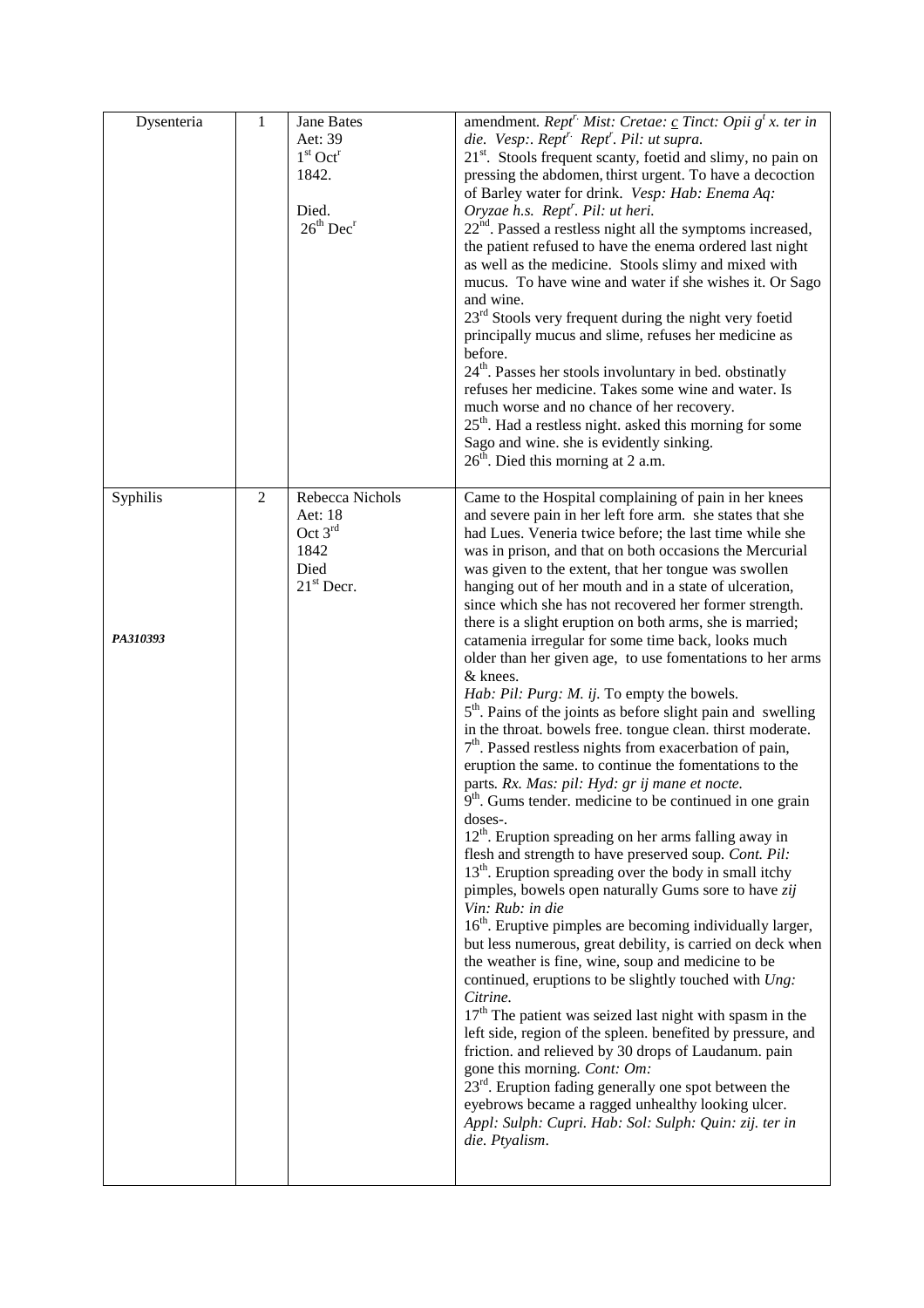| Syphilis | $\overline{2}$ | Rebecca Nichols                   | $29th$ . Has some appetite, but not improving, blue pill                           |
|----------|----------------|-----------------------------------|------------------------------------------------------------------------------------|
|          |                | Aet: 39                           | omitted. eruption nearly gone. Sore on the brow looks                              |
|          |                | $1st$ Oct <sup>r</sup>            | better, Cont: Sol: et Vin:                                                         |
|          |                | 1842.                             | Nov <sup>r</sup> 5 <sup>th</sup> Since the last report has improved considerably   |
| PA310394 |                |                                   | under the treatment had recourse to, now she complains                             |
|          |                | Died.                             | of pains in her legs, aggravated at night, appetite good, a                        |
|          |                | 26 <sup>th</sup> Dec <sup>r</sup> | linament to rub over the parts at bedtime, continue the                            |
|          |                |                                   | soup and wine.                                                                     |
|          |                |                                   | $9th$ . No amendment in flesh or strength on deck when the                         |
|          |                |                                   | weather permits. gums well. to resume the blue pill one                            |
|          |                |                                   | grain at night. Cont: Lin: et Vin:                                                 |
|          |                |                                   | 15 <sup>th</sup> . Wrists and ankles swelled and painful when moved                |
|          |                |                                   | or touched, to be fomented and afterwards rubbed with                              |
|          |                |                                   | the linament. Cont: Pil: et Vin:                                                   |
|          |                |                                   | 21 <sup>st</sup> . Considerable emaciation of limbs, a ragged deep                 |
|          |                |                                   | ulcer on the inside of the right thigh the site of a former                        |
|          |                |                                   | sore, some appetite still present. Sore on the brow filling                        |
|          |                |                                   | up and contracting, to continue soup and wine.                                     |
|          |                |                                   | $30th$ . The blue pill although in such minute doses. readily                      |
|          |                |                                   | affects her mouth and she complains that the medicine                              |
|          |                |                                   | produces distressing nausea. outer ankles swelled and                              |
|          |                |                                   | painful, sore on the thigh clean, this existed in her first                        |
|          |                |                                   | case of Syphilis. disturbed sleep irregular appetite                               |
|          |                |                                   | Catamenia still irregular, and scanty. Cont: Vin:                                  |
|          |                |                                   | Decr $2nd$ . General pain over the limbs particularly the                          |
|          |                |                                   | right thigh. Sore deep, discharge grumous. touched with                            |
|          |                |                                   | Nit: Argent: the linament to be used over the joints. and                          |
|          |                |                                   | at bedtime $Pil:Hyd: grij.$ to keep up, in some degree the                         |
|          |                |                                   | mercurial excitement.-                                                             |
|          |                |                                   | Vesp: Hab: Enema Comm. h.s.                                                        |
|          |                |                                   | 5 <sup>th</sup> . Sore spreading, nearly the size of Half Crown. ulcer             |
|          |                |                                   | on the brow nearly well. Some broad dry scabs on the                               |
|          |                |                                   | body and arms which have been touched with Citrine                                 |
|          |                |                                   | ointment.                                                                          |
| PA310395 |                |                                   | Dec <sup>r</sup> 7 <sup>th</sup> . Bowels repeatedly open for two days past,       |
|          |                |                                   | Stools thin but foeculent, general health impaired fallen                          |
|          |                |                                   | off much in flesh. appetite remains, takes preserved                               |
|          |                |                                   | Soup, sago and has wine 4 ozs. Vesp: to combine grfs of                            |
|          |                |                                   | opium with blue pill. Cont: Cataplasma ad ul: bis in die                           |
|          |                |                                   | $9th$ . Complains of griping, cannot retain castor oil on the                      |
|          |                |                                   | stomach ulcer looks somewhat better, her stools frequent.                          |
|          |                |                                   | Rept <sup>r</sup> . Enema $\underline{c}$ gt xxxvj Tinct: Opii h.s.                |
|          |                |                                   | $11th$ . Had an enema last evening with two grains of                              |
|          |                |                                   | opium in solution which procured a quiet night and some                            |
|          |                |                                   | sleep. Stools dark thin and foetid. continue the preserved                         |
|          |                |                                   | soup and wine. Hab: Ol: Ricini zv in Aq: Menth: Vesp:                              |
|          |                |                                   | Rept: Enema ut supra                                                               |
|          |                |                                   | 12 <sup>th</sup> . An indifferent night. Castor Oil remained on her                |
|          |                |                                   | stomach, produced many stools as yesterday, solid food                             |
|          |                |                                   | of any kind produces griping, to confine her to soup                               |
|          |                |                                   | gruel et <sup>c</sup> . continue the wine. Vesp: Rept <sup>r</sup> : Enema ut heri |
|          |                |                                   | 15 <sup>th</sup> . All symptoms aggravated. Stools very frequent dark              |
|          |                |                                   | and fetid. emaciation considerable. little appetite. great                         |
|          |                |                                   | debility, indeed very little chance of ultimate recovery.                          |
|          |                |                                   | Hab: Mist: Cretae; ter in die. Cont: Vin:                                          |
|          |                |                                   | $17th$ . Passed two bad nights, bowels frequently open. no                         |
|          |                |                                   | improvement in substance or colour. Complains of pain                              |
|          |                |                                   | in the back, ulcer on the thigh as before, another has                             |
|          |                |                                   | appeared on the chin, Cont: Mist: Cret: ut supra                                   |
|          |                |                                   | Vesp: Hab: Tinct: Opii gt xL. h.s.                                                 |
|          |                |                                   |                                                                                    |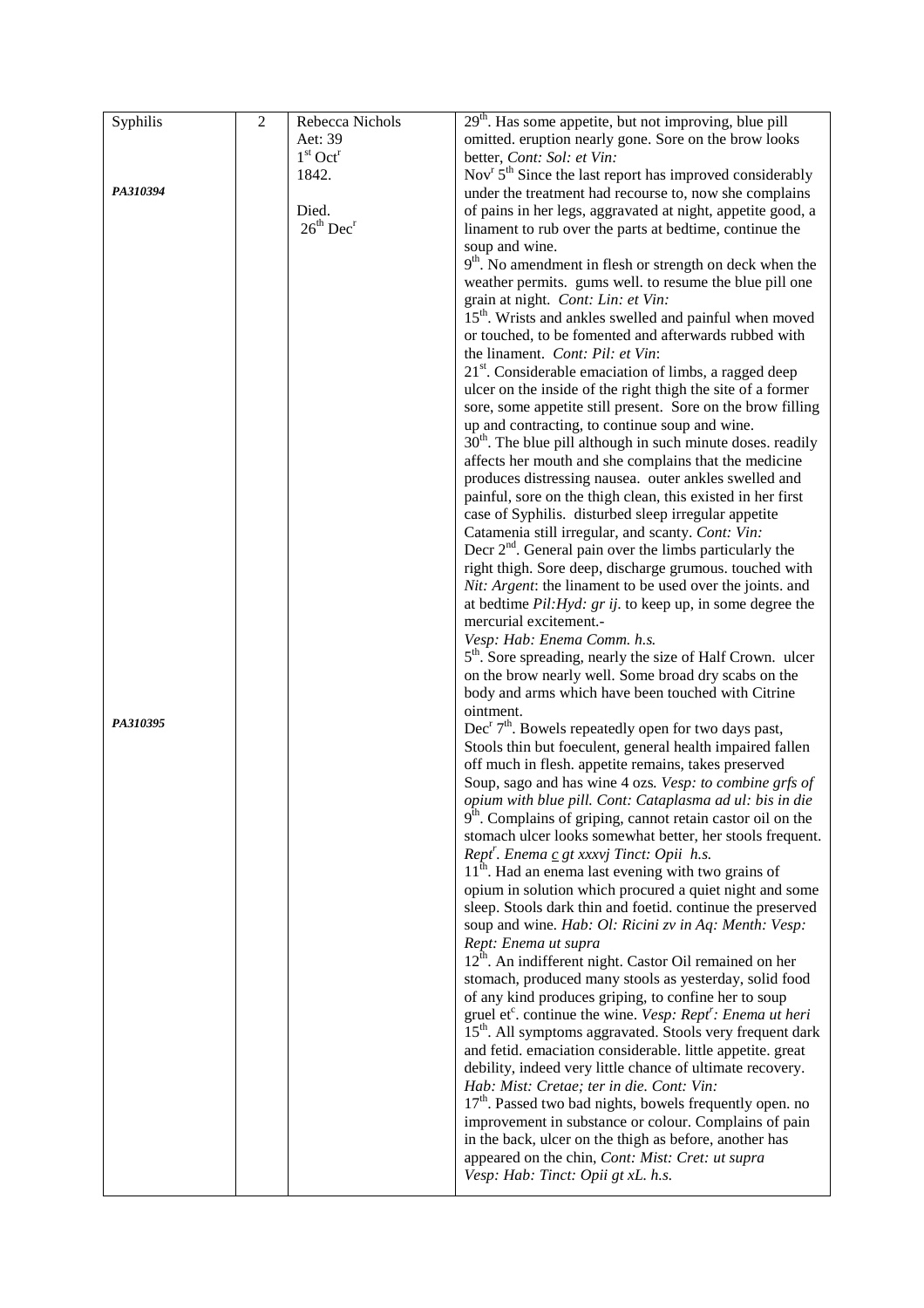| Syphilis<br>PA310396 | $\sqrt{2}$ | Rebecca Nichols<br>Aet: 39<br>$1st$ Oct <sup>r</sup><br>1842.<br>Died.<br>$26th$ Dec <sup>r</sup> | 18 <sup>th</sup> . Considerable thirst, takes Sago and wine, gruel et <sup>c</sup><br>frequent stools griping great emaciation and debility.<br>Cont: Mist: et Vesp: Hab: Enema Aq. Oryzae c Sol: Gum<br>Opii gr ij. h.s.<br>19 <sup>th</sup> . Had two hours sleep and rest after the injection,<br>bowels opened frequently, stools scanty. preserved Soup<br>& wine. Rept <sup>r</sup> Mist: Vesp: Rept <sup>r</sup> Enema.-<br>20 <sup>th</sup> . Restless night, frequent stools of the same kind.<br>patient much worse. Rept <sup>r</sup> Must: Cret: <u>c</u> Tinct: Opii g <sup>t</sup> x<br>ter in die. Vesp: Rept <sup>r</sup> Enema-<br>evidently sinking.-<br>$21st$ Died at 9 a.m. almost a skeleton. from secondary<br>symptoms. The constitution having been much injured<br>from the life she confessed to have led, and the<br>injudicious adhibition of Mercury.                                                                                                                                                                                                                                                                                                                                                                                                                                                                                                                                                                                                                                                                                                                                                                                                                                                                                                                                                                                                                                                                                                                                                                                                                                                                                                                                                                                                                                                                                                |
|----------------------|------------|---------------------------------------------------------------------------------------------------|------------------------------------------------------------------------------------------------------------------------------------------------------------------------------------------------------------------------------------------------------------------------------------------------------------------------------------------------------------------------------------------------------------------------------------------------------------------------------------------------------------------------------------------------------------------------------------------------------------------------------------------------------------------------------------------------------------------------------------------------------------------------------------------------------------------------------------------------------------------------------------------------------------------------------------------------------------------------------------------------------------------------------------------------------------------------------------------------------------------------------------------------------------------------------------------------------------------------------------------------------------------------------------------------------------------------------------------------------------------------------------------------------------------------------------------------------------------------------------------------------------------------------------------------------------------------------------------------------------------------------------------------------------------------------------------------------------------------------------------------------------------------------------------------------------------------------------------------------------------------------------------------------------------------------------------------------------------------------------------------------------------------------------------------------------------------------------------------------------------------------------------------------------------------------------------------------------------------------------------------------------------------------------------------------------------------------------------------------------------------------------|
| Tabes<br>PA310797    | 3          | Mary Ann Cross<br>Aet: 29<br>Octr 17 <sup>th</sup><br>1842<br>Died<br>$26th$ Novr                 | This woman shewed herself complaining of headache for<br>some days past, skin hot, pulse 90 quick and debilitated,<br>bowels regular, she has a leucophlegmatic appearance,<br>hair and eyes jet black. skin dark olive, person thin and<br>slightly made. is married and nursing a child, milk gone.<br>Rx. Sub: Mur: Hyd: gr iv. Pulv: Rhei gr xv M. ft Pulv.<br>S.S.<br>19 <sup>th</sup> . Bowels well cleaned out, skin cool, headache much<br>better, altogether much better.<br>$24th$ . She now complains of debility and has no pain<br>anywhere, appetite little, thirst moderate.<br>$31st$ . Still only weakness present bowels do their duty, to<br>have Sago and a little wine.<br>Nov <sup>r.</sup> 8 <sup>th</sup> . Last evening felt some difficulty of breathing<br>with oppression of the Thorax, pulse small and weak,<br>bowels free, she has fallen off in flesh much, appears<br>melancholy and occasionally talking to herself about her<br>child, Vesp: Hab: Purgat. M. ij. h.s.s.<br>9 <sup>th</sup> . Bowels well opened, slept little, occasional<br>wandering of her ideas. tongue moist. Hair to be cut off<br>and apply cold lotions constantly to the head, to have<br>some preserved soup.<br>10 <sup>th</sup> . Slept some and had a better night, pulse 90 weak<br>and small, still some incoherence, and no complaint of<br>pain anywhere. Vesp: appl: Empl: Vesicat: Ampl: ad<br>nuch:<br>11 <sup>th</sup> . Had a good night, blister rose well, mind appears in<br>a state of despondency, takes arrow root and wine.<br>Bowels open.-<br>Nov <sup>r</sup> $12th$ , Debility increasing still no complaint of pain<br>in any particular place, lungs healthy, and Liver of a<br>natural size and sound as far as can be judged, her child<br>five months old, which has been dwindling away ever<br>since the mother lost her milk (died last night. she took<br>no interest in it for some time back). to have wine and<br>water.<br>15 <sup>th</sup> . Still more and more debility present, with<br>emaciation to a considerable degree. bowels open stools<br>liquid of a natural colour, takes some Sago and wine.<br>$17th$ . Complains of acidity of stomach<br>Hab: Mas. pil: Hyd: gr ij h. s. s.<br>$19th$ . Two restless nights, is reduced almost to a skeleton.<br>and is in a state of great debility, her skin of a yellowish |
|                      |            |                                                                                                   | tint, Rept <sup>r</sup> Pil ut heri                                                                                                                                                                                                                                                                                                                                                                                                                                                                                                                                                                                                                                                                                                                                                                                                                                                                                                                                                                                                                                                                                                                                                                                                                                                                                                                                                                                                                                                                                                                                                                                                                                                                                                                                                                                                                                                                                                                                                                                                                                                                                                                                                                                                                                                                                                                                                |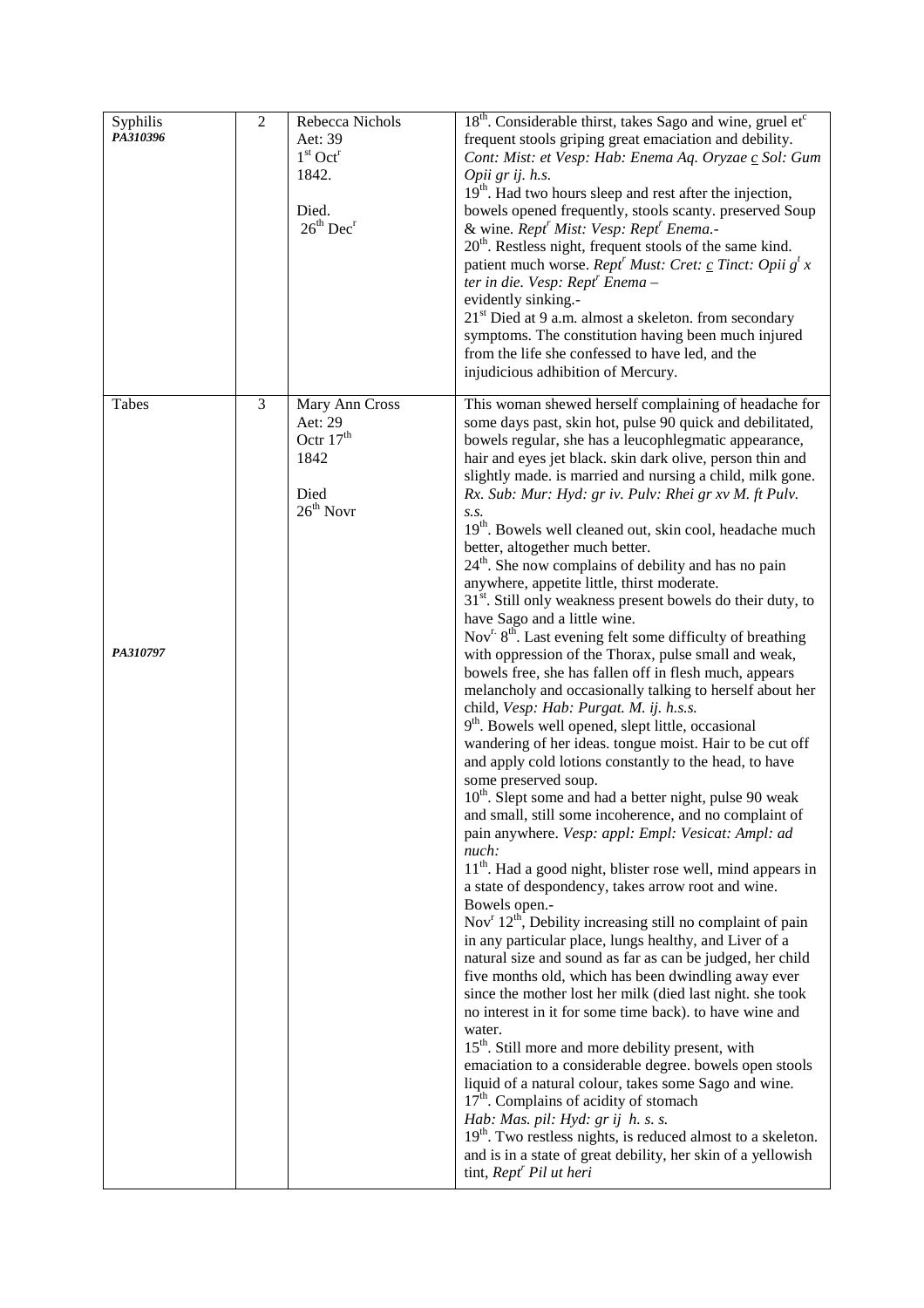| PA310398              | $\mathfrak{Z}$ | Mary Ann Cross<br>Aet: 29<br>Oct <sup>r</sup> $17th$<br>1842<br>Died<br>$26^{th}$ Nov <sup>r</sup> | 21 <sup>st</sup> . Had two bad nights little sleep but lays more quiet,<br>has been perfectly collected in her speech since the<br>blister was applied to her neck. has taken some soup and<br>water. gums slightly touched.<br>Rept <sup>r</sup> . Pil. ut supra<br>23 <sup>rd</sup> . Night before last very restless, last night quiet and<br>slept for some hours. pulse at times almost imperceptable<br>extremities cold, this morning somewhat revived, says<br>she feels comfortable, takes some wine and water.<br>Bowels open.<br>$24th$ . Change for the worse, her stools passed involuntarly<br>in bed during the night, answers any question sensibly, to<br>have anything she may wish for. She will not survive<br>long.-<br>$26th$ . Very restless since last report, indeed sinking<br>rapidly, will take nothing but water.<br>$27th$ . Died during the night in a state of great emaciation.                                                                                                                                                                                                                                                                                                                                                                                                                                                                                                                                                                                                                                                                                                                                                                                                                                                                                                                                                                                                                                                                                                                                                                          |
|-----------------------|----------------|----------------------------------------------------------------------------------------------------|-------------------------------------------------------------------------------------------------------------------------------------------------------------------------------------------------------------------------------------------------------------------------------------------------------------------------------------------------------------------------------------------------------------------------------------------------------------------------------------------------------------------------------------------------------------------------------------------------------------------------------------------------------------------------------------------------------------------------------------------------------------------------------------------------------------------------------------------------------------------------------------------------------------------------------------------------------------------------------------------------------------------------------------------------------------------------------------------------------------------------------------------------------------------------------------------------------------------------------------------------------------------------------------------------------------------------------------------------------------------------------------------------------------------------------------------------------------------------------------------------------------------------------------------------------------------------------------------------------------------------------------------------------------------------------------------------------------------------------------------------------------------------------------------------------------------------------------------------------------------------------------------------------------------------------------------------------------------------------------------------------------------------------------------------------------------------------------------|
| Apoplexia<br>PA310399 | $\overline{4}$ | Ann Stanley<br>Aet: 28<br>Oct <sup>r</sup> 19<br>1842                                              | This woman presented herself in labour pains, having for<br>some time past repeatedly complained of false pains. She<br>is a short fat figure, with a very thick short neck and<br>small skull, and she is mentally weak, her fellow<br>prisoners tell me she attempted to hang herself in<br>Liverpool Jail and was cut down. Hab: Ol: Ricini zv.j s.s.<br>$20th$ . Labour pains return at intervals, but very inefficient<br>and little progress made, bowels well opened from the<br>medicine.<br>21 <sup>st</sup> . Pains still short and weak. Pains during the night<br>more vigorous and of longer continuance and at 3 a.m.<br>she bore a fine boy, mother and child doing well.<br>24 <sup>th</sup> . Everything going on as well as may be expected, to<br>have some Sago and wine.<br>26 <sup>th</sup> . Says she gains strength and has milk for the child.<br>28 <sup>th</sup> . Has a dark nauseous discharge from the uterus,<br>otherwise no complaint, to inject warm water up the<br>uterus, bowels free.-<br>$29th$ . Discharge more healthy, says she gains strength<br>Vesp: the nurse reports that the patient has been talking<br>nonsense, skin cool, pulse 74 healthy, Hab: Enema<br>Comm: h.s.<br>$30th$ . Bowels well opened. Still some incoherence of<br>mind. Says she wishes to get clear of the child<br>Venesect: ad zxvj. bled freely. and for drink Congee<br>water,. Vesp: Hab: Ol: Ricini zij. h.s.s.<br>$31st$ . Has been wandering in her mind during the night<br>and this morning. to shave her head and apply cold<br>lotions constantly, will not take her child, yet answers<br>questions rationally, bowels free, to be watched narrowly<br>& particularly at night, Vesp: this woman has been since<br>ever she came on board very indolent, dirty and careless<br>in her person<br>Nov <sup>r</sup> 1 <sup>st</sup> . This woman had been quiet during the night,<br>but died rather suddenly at 5 a.m. this morning, having<br>been spoken to a few minutes before. blood issued from<br>her nose and mouth, apoplexy the cause of death. |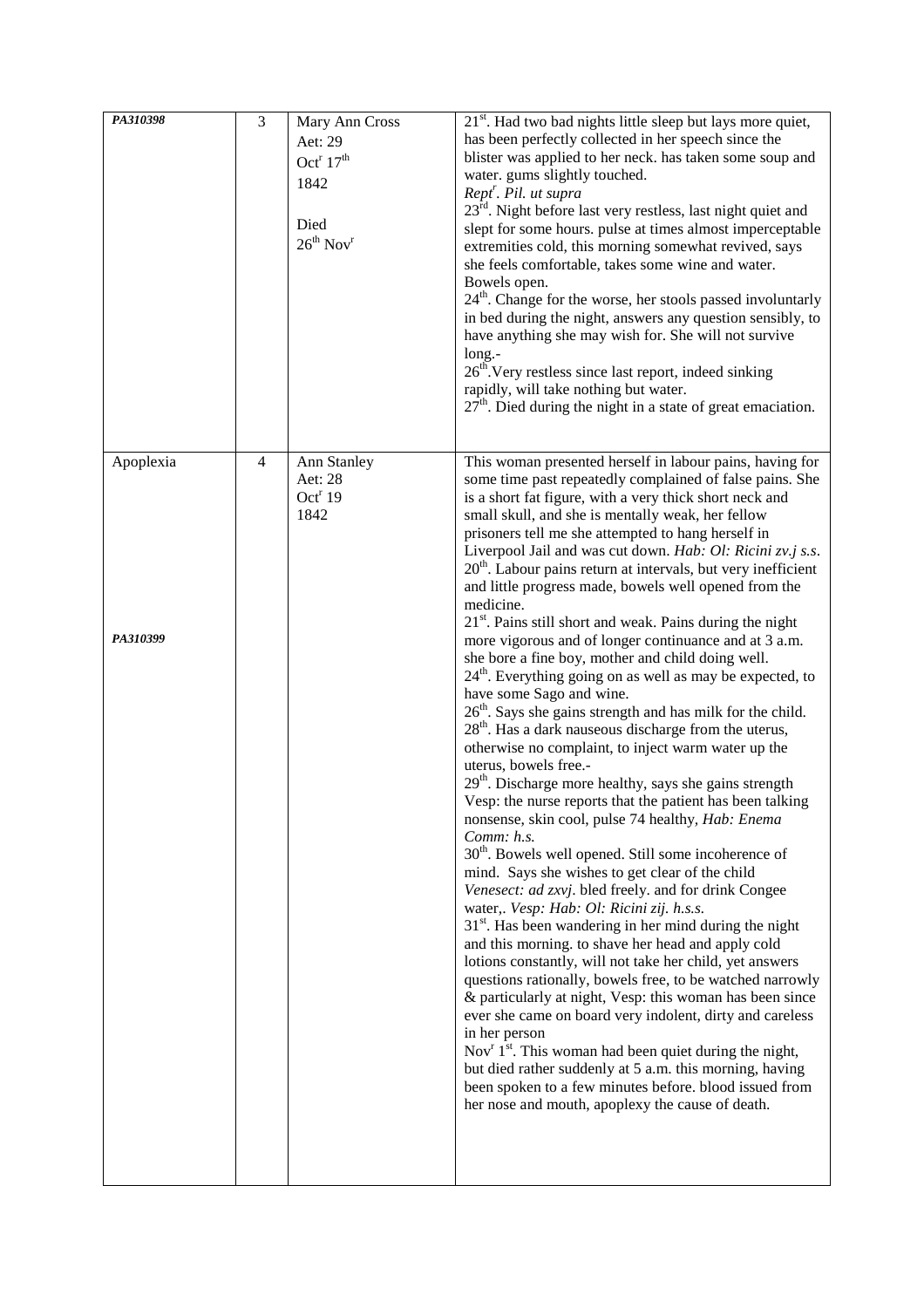| PA310400  |   |                                        |                                                                           |
|-----------|---|----------------------------------------|---------------------------------------------------------------------------|
| Hepatitis | 5 | Louisa Cogan                           | Presented herself complaining of debility, appetite                       |
|           |   | Aet: 26                                | irregular & whimsical, this woman is weak of                              |
|           |   | Nivr $2^{nd}$                          | understanding, has suffered much from Sea Sickness, is                    |
|           |   | 1842                                   | thin and delicate and almost unable to assist herself, has                |
|           |   |                                        |                                                                           |
|           |   | Died 20 <sup>th</sup> Dec <sup>r</sup> | a peevish and troublesome temper, chronic inflamation                     |
|           |   |                                        | of the eyelids, catamenia irregular, is married, has a                    |
|           |   |                                        | delicate child 5 months old, with no milk. from her                       |
|           |   |                                        | appearance 38 years old. Pulse 80. weak. bowels open.                     |
|           |   |                                        | Hab: Tinct: Opii $g^t$ xxx Aq: ziij ft haust: h.s.s.                      |
|           |   |                                        | $3rd$ . At 1 a.m. this morning she was labouring under                    |
|           |   |                                        | violent Hysteria, the globus hystericus, great headache,                  |
|           |   |                                        | pulse small and weak. Hab: Tinct: Opii zfs. Aq: Ammon:                    |
|           |   |                                        | $ft$ xx. $Aq$ : $zij$ M. $ft$ h.                                          |
|           |   |                                        | 9 a.m. much better, slept headache remaining. bowels                      |
|           |   |                                        | open.-                                                                    |
|           |   |                                        | $4în$ . Had a better night. breath very nauseous. Rx. Ol:                 |
|           |   |                                        | Ricini zvi Tinct: Opii $g^t$ xx. Aq: Menth: ziv. s.s.                     |
|           |   |                                        | 5 <sup>th</sup> . Bowels well opened from the medicine, eat some rice     |
|           |   |                                        | yesterday. this woman, for want of a stimulant has drunk                  |
|           |   |                                        | vinegar pure, which belonged to her mess, to have soup.                   |
|           |   |                                        | $6th$ . Says she has no inclination for food, but complains               |
|           |   |                                        | of thirst, Tongue slightly coated brown. in addition to the               |
|           |   |                                        | patients love of scolding and quarrelling with her                        |
|           |   |                                        | messmates, she causes some trouble in the hospital to the                 |
|           |   |                                        | nurse and patients. To have arrow root and wine.                          |
|           |   |                                        | 9 <sup>th</sup> . No change since last report rather restless nights, and |
| PA310401  |   |                                        | occasionally speaking to herself and wandering in her                     |
|           |   |                                        | ideas. takes arrowroot and wine.                                          |
|           |   |                                        | 13 <sup>th</sup> . No improvement in any way occasionally she has a       |
|           |   |                                        | good appetite and eats anything, and anon she rejects                     |
|           |   |                                        | everything. her bowels perform their functions naturally,                 |
|           |   |                                        | but some irritability of stomach is present.                              |
|           |   |                                        | 16 <sup>th</sup> . Takes fancies for particular kinds of food not to be   |
|           |   |                                        | had here, such as Bacon and beans et <sup>c</sup> , the tone of the       |
|           |   |                                        | stomach has been spoiled from the drunken irregular life                  |
|           |   |                                        | she has led, and functional disorder of the Liver appears                 |
|           |   |                                        | in this case.                                                             |
|           |   |                                        | Rx. Mass. pil: Hyd; gr ij hora somni sumendus                             |
|           |   |                                        | $20th$ . No change of symptoms, blue pill has been                        |
|           |   |                                        | continued, the gums slightly tender, her child, which has                 |
|           |   |                                        | been nursed by one of the prisoners since the mother                      |
|           |   |                                        | became ill, is very ill and much emaciated and falling off                |
|           |   |                                        | in flesh for want of milk, mother to have 2 oz of wine in                 |
|           |   |                                        | the evening.                                                              |
|           |   |                                        | 22 <sup>nd</sup> . Had a restless night. at one time considerable         |
|           |   |                                        | oppression in the region of the heart, pulse just                         |
|           |   |                                        | perceptable, had a draught of xxv drops of Tinct: Opii                    |
|           |   |                                        | and zi of Nit: Aether, which relieved her, this morning                   |
|           |   |                                        | much better.                                                              |
|           |   |                                        | $23^{rd}$ . The child much worse.- the mother has slight                  |
| PA310402  |   |                                        | inflamation of the left eye- to foment it with hot water                  |
|           |   |                                        | frequently. and to be kept from the light. at 9. a.m. the                 |
|           |   |                                        | child died quite a skeleton.                                              |
|           |   |                                        | 25 <sup>th</sup> . Eye less painful, bowels open, the patient falling off |
|           |   |                                        | in flesh and great debility present. Gums sore. omitt: pil:               |
|           |   |                                        | hyd: Cont: Vin: ut supra.-                                                |
|           |   |                                        | $Decr 3rd Up$ to this date attention has been paid to her                 |
|           |   |                                        | bowels, and her diet, preserved soup, rice gruel etc when                 |
|           |   |                                        | she would take any of these, but this evening for the first               |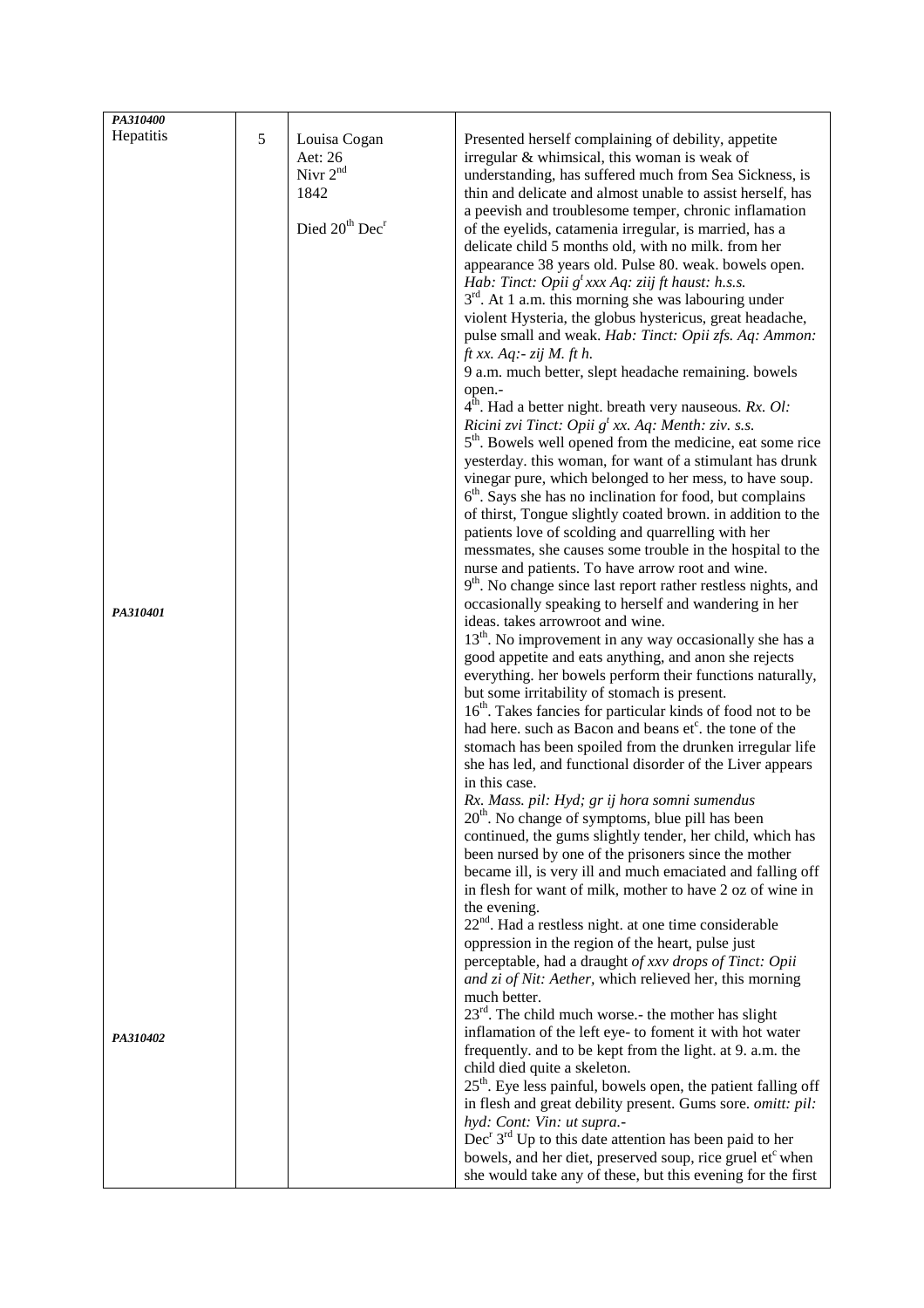| Hepatitis             | $\sqrt{5}$ | Louisa Cogan                           | time it was found that her feet and ankles were                           |
|-----------------------|------------|----------------------------------------|---------------------------------------------------------------------------|
|                       |            | Aet: 26                                | oedematous, her feet and legs to be put into hot water at                 |
|                       |            | Nivr $2^{nd}$                          | bedtime. To have some Ung: Hyd: rubbed in over the                        |
|                       |            | 1842                                   | region of the Liver night and morning, Cont: Vin:                         |
|                       |            |                                        | 4 <sup>th</sup> . Legs more swelled to have her feet and legs well        |
|                       |            | Died 20 <sup>th</sup> Dec <sup>r</sup> | rubbed with flannel frequently during the day, and                        |
|                       |            |                                        | continue the foot bath in the evening, the patient still                  |
|                       |            |                                        | fancying various kinds of food not on board. to continue                  |
|                       |            |                                        | rubbing in the mercurial ointment.                                        |
|                       |            |                                        | $7th$ . No improvement but otherwise, eye no better, <i>Appl</i> :        |
|                       |            |                                        | <i>Emp: Vesic: p. aur: Lin: to continue the ointment: foot</i>            |
|                       |            |                                        | bath and wine -                                                           |
|                       |            |                                        | 9 <sup>th</sup> . Blister rose well and discharging copiously. eye        |
|                       |            |                                        | improved. Says she is much better. and Vesp: says she is                  |
|                       |            |                                        | much worse evidently falling of rapidly. Cont: omni                       |
| PA310403              |            |                                        | $Decr 10th$ . Bowel frequently opened last night, with                    |
|                       |            |                                        | griping, eye better, Hab: Ol: Ricini zij. Aq: Menth: ziv. ft              |
|                       |            |                                        | haust: s.s. Cont: pediluv.                                                |
|                       |            |                                        | $11th$ . Has suffered much pain in the night in the region of             |
|                       |            |                                        | the stomach relieved by fomentations, had an enema with                   |
|                       |            |                                        | a solution of opium which relieved her, took some soup                    |
|                       |            |                                        | gruel etc wine & water, stools dark thin and fetid. pulse                 |
|                       |            |                                        | 90 weak. legs and feet still swelled.                                     |
|                       |            |                                        | $13th$ pain in the stomach & region of the heart, and pain                |
|                       |            |                                        | in the liver on pressure, bowels open twice great debility,               |
|                       |            |                                        | occasional nausea, takes Sago and wine, Rx. Mist: Cret:                   |
|                       |            |                                        | zij. $\underline{c}$ Tinct: opii $g^t x$ . bis in die.                    |
|                       |            |                                        | 15 <sup>th</sup> . Slept some last night. no griping bowels open once.    |
|                       |            |                                        | feet less swelled has considerable pain in the region of                  |
|                       |            |                                        | the spleen, Hab: Empl: Vesic: amp: sup: par: dol: Cont:<br>pedil: et Vin: |
|                       |            |                                        | $17th$ . Blister rose well and discharging copiously. pain                |
|                       |            |                                        | somewhat relieved. she has pain and swelling in the left                  |
|                       |            |                                        | thigh extending from the knee on the inside up to the                     |
|                       |            |                                        | groin lymphatic system appears to be much deranged. to                    |
|                       |            |                                        | rub a Stimulant linament over the thigh. Cont: Vin:                       |
|                       |            |                                        | 18 <sup>th</sup> . Bowels repeatedly opened, pain and swelling down       |
|                       |            |                                        | the leg to use fomentations repeatedly Vesp: Hab: Enem:                   |
|                       |            |                                        | Aq: Oryzae c Sol: Opii gr ij. hora somni. Continue                        |
|                       |            |                                        | friction and wine.                                                        |
| PA310404              |            |                                        | 19 <sup>th</sup> . Swelling of the thigh, knee, and leg increased, and    |
|                       |            |                                        | more painful, pain of spleen decreased, the patient                       |
|                       |            |                                        | changed for the worse. Continue the fomentations and                      |
|                       |            |                                        | frictions, Vesp: Hab: Enem: Oryzae h.s.                                   |
|                       |            |                                        | $20th$ . Stools passed during the night involuntarily, she is             |
|                       |            |                                        | sensible, thigh very painful to the touch, to have anything               |
|                       |            |                                        | she wishes. at 10 p.m. this woman died. considerable                      |
|                       |            |                                        | swelling of the spleen was found in addition to the thigh                 |
|                       |            |                                        | knee and leg which was much enlarged from groin to                        |
|                       |            |                                        | ankle – remainder of the body much emaciated.-                            |
| <b>Cancer Pylorus</b> | 6          | Elizabeth Jones                        | Showed herself complaining of pain in the stomach                         |
|                       |            | Aet: 35                                | generally dull, but occasionally acute or lancinating with                |
|                       |            | Nov <sup>r</sup> 11                    | nausea after taking food and a sense of weight referred to                |
|                       |            | 1842                                   | the Pyloric region of the stomach, she has complained                     |
|                       |            |                                        | for two years back of this, always increased on any                       |
|                       |            | Died 20 <sup>th</sup> Dec <sup>r</sup> | irregularity of living, appearance unhealthy, is married                  |
|                       |            |                                        | and nursing a weakly child 4 months old. Bowels regular                   |
|                       |            |                                        | Rx. Pil: Purgat: M. ij.                                                   |
|                       |            |                                        | $12th$ Pyloric pain increased on pressure, thickening of the              |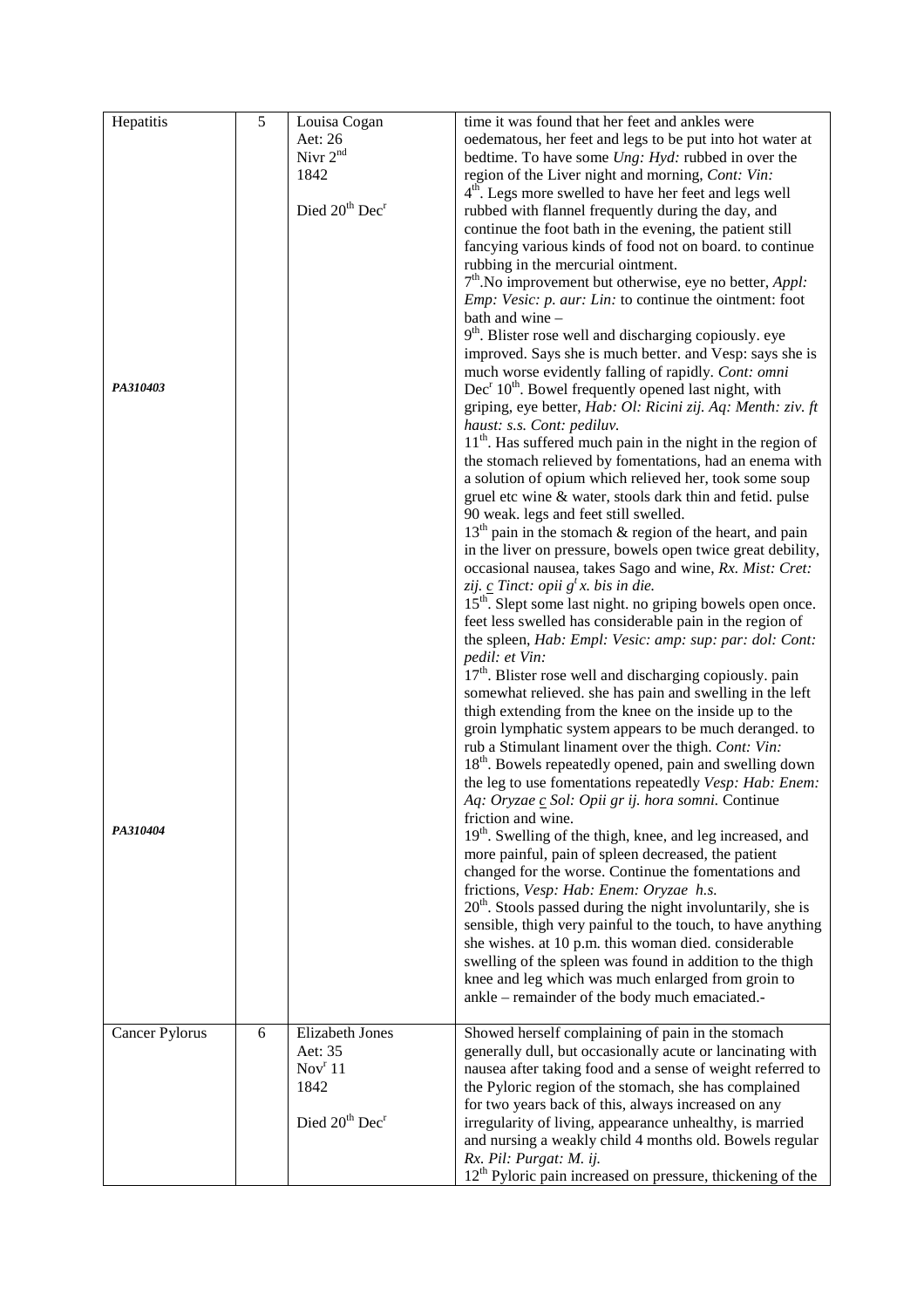| Cancer Pylorus | 6 | Elizabeth Jones                        | Pylrus and in all probability cancerous. thirst                                                                            |
|----------------|---|----------------------------------------|----------------------------------------------------------------------------------------------------------------------------|
|                |   | Aet: 35                                | considerable, pulse 84. Bowels well opened, nausea                                                                         |
|                |   | Nov <sup>r</sup> 11                    | continuing, to have light food in small quantity at a time.                                                                |
|                |   | 1842                                   | Sago or arrowroot                                                                                                          |
| PA310405       |   | Died 20 <sup>th</sup> Dec <sup>r</sup> | Nov <sup>r</sup> 13 <sup>th</sup> . Stomach very irritable food frequently rejected                                        |
|                |   |                                        | after taken, to try blue pill in small doses Rx. Mass: Pil:                                                                |
|                |   |                                        | Hyd: gr ij hora somni                                                                                                      |
|                |   |                                        | 17 <sup>th</sup> . Has had less nausea, and considered herself                                                             |
|                |   |                                        | somewhat better, but this morning complains of being                                                                       |
|                |   |                                        | unable to stand on her legs from want of power, debility,                                                                  |
|                |   |                                        | for she can use her joints. takes some Sago, and sleeps                                                                    |
|                |   |                                        | some hours. Cont: Pil:                                                                                                     |
|                |   |                                        | $21st$ . General health improved, and stomach less irritable,                                                              |
|                |   |                                        | debility of limbs the same, her child which is being                                                                       |
|                |   |                                        | nursed by one of the Prisoners is daily falling of in flesh                                                                |
|                |   |                                        | and strength, to have Sago and wine. the mother, Cont:                                                                     |
|                |   |                                        | $Pil$ :-                                                                                                                   |
|                |   |                                        | Nov <sup>r</sup> $25th$ . Little or no change since last report, the blue                                                  |
|                |   |                                        |                                                                                                                            |
|                |   |                                        | pill has been continued and the gums are now slightly                                                                      |
|                |   |                                        | sore, the stomach is less irritable and light food has been                                                                |
|                |   |                                        | retained more easily for some days back. bowels open.                                                                      |
|                |   |                                        | This womans child died this morning at 1:30 a.m: it was                                                                    |
|                |   |                                        | always a puny child. but it is almost impossible to keep                                                                   |
|                |   |                                        | one of this age alive without milk and a good nurse,                                                                       |
|                |   |                                        | when at sea in a ship.                                                                                                     |
|                |   |                                        | 30 <sup>th</sup> . Limbs much better since last report. but sickness of                                                    |
|                |   |                                        | stomach has returned even worse than before. gums well;                                                                    |
|                |   |                                        | to try again the efficacy of the mineral Rx. Mas. pil:                                                                     |
| PA310406       |   |                                        | $Hyd:gr$ ij. h.s.s.                                                                                                        |
|                |   |                                        | Dec <sup>r</sup> $5th$ . Has been improving a little daily since last                                                      |
|                |   |                                        | report and can easily retain food on her stomach her                                                                       |
|                |   |                                        | gums touched, tenderness on pressure over the region of                                                                    |
|                |   |                                        | the Liver, bowels generally regular. Cont: Pil:                                                                            |
|                |   |                                        | 10 <sup>th</sup> . Symptoms have remained the same for some days                                                           |
|                |   |                                        | back, but it is now evident that in the patient no real                                                                    |
|                |   |                                        | improvement is going on. she has fallen of in flesh and is                                                                 |
|                |   |                                        | in low spirits, to have some wine with her Sago.                                                                           |
|                |   |                                        | $12th$ . Takes food with reluctance in consequence of                                                                      |
|                |   |                                        | continual nausea some fresh soup or gruel in small                                                                         |
|                |   |                                        | quantities, stools dark. Hab: Ol: Ricini zvj. Aq: Menth:                                                                   |
|                |   |                                        | ziij. s.s.<br>Dec <sup>r</sup> 14 <sup>th</sup> Becomes more emaciated daily. and has                                      |
|                |   |                                        | complained of griping pains in the bowels, to have a                                                                       |
|                |   |                                        | dram of mercurial ointment rubbed over the region of the                                                                   |
|                |   |                                        | Liver. Vesp: Hab: Enema Comm. h.s.                                                                                         |
|                |   |                                        | 16 <sup>th</sup> . Griping relieved from the enema, great debility,                                                        |
|                |   |                                        | nausea and retching, to omit the blue pill, she takes very                                                                 |
|                |   |                                        | little food of any kind. Continue the friction with $Ung -$                                                                |
|                |   |                                        | Hydrarg: ut supra.                                                                                                         |
|                |   |                                        |                                                                                                                            |
|                |   |                                        | 18 <sup>th</sup> . Griping still complained of. bowels free. and<br>although thin of a natural colour. sleeps badly, takes |
|                |   |                                        | some gruel and wine- had some composing draught last                                                                       |
|                |   |                                        | night, which was vomited.                                                                                                  |
|                |   |                                        | $Decr 18th$ . almost everything taken during the day both                                                                  |
| PA310407       |   |                                        | food and drink has been rejected from the stomach, Rx                                                                      |
|                |   |                                        | Tinct: Opii gt xxx Aq: Menth: zi ft haust: h.s.s.                                                                          |
|                |   |                                        | 19 <sup>th</sup> . A restless night. Three stools scanty and watery,                                                       |
|                |   |                                        |                                                                                                                            |
|                |   |                                        | occasional pain in the stomach aggravated in the act                                                                       |
|                |   |                                        | vomiting. to have wine or anything she may fancy. Vesp:                                                                    |
|                |   |                                        | Rx. Pil: Hyaci: gr ij.                                                                                                     |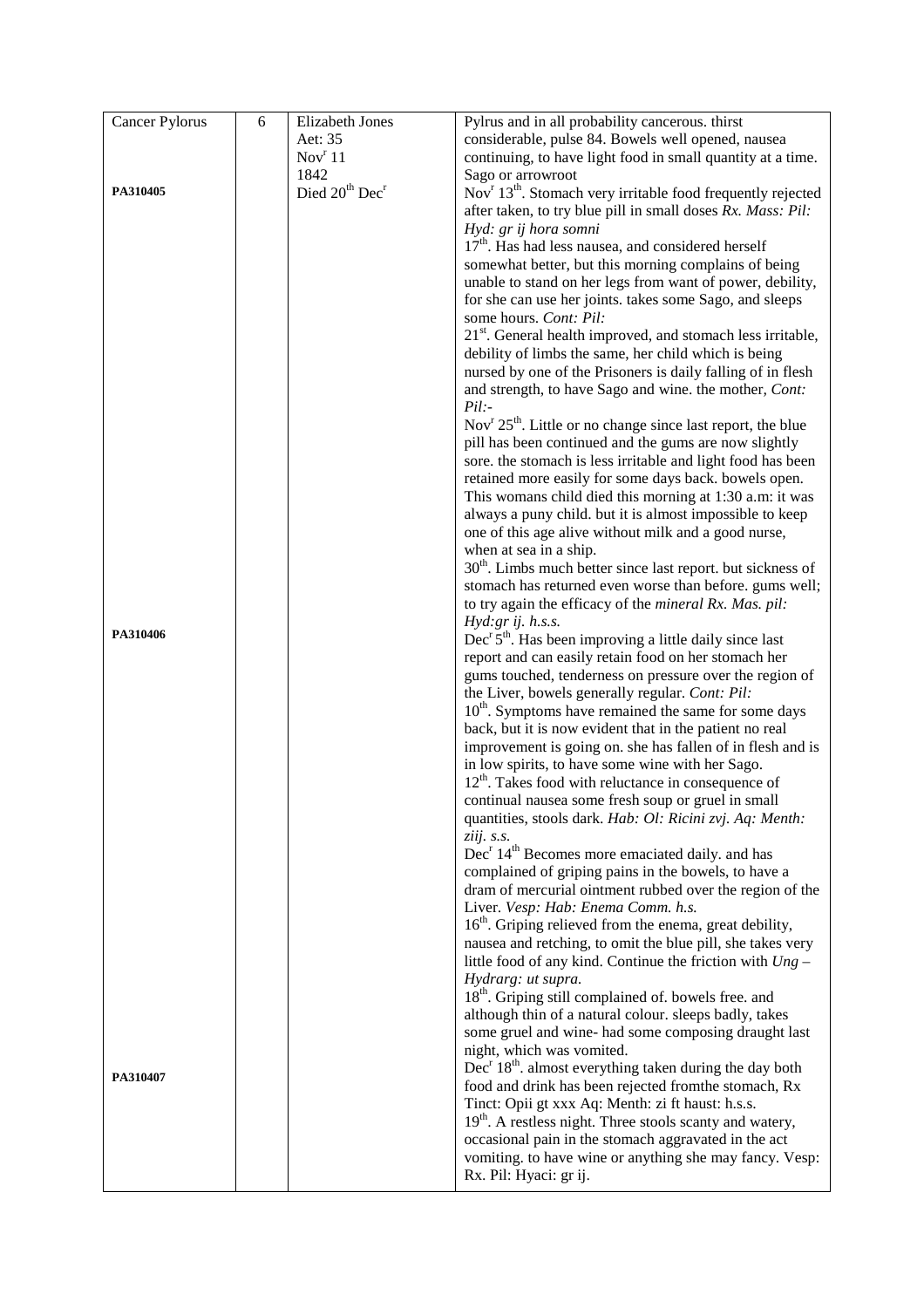| Cancer Pylorus | $\sqrt{6}$ | Elizabeth Jones                                          | 20 <sup>th</sup> . Many dark liquid stools during the night with                                                                       |
|----------------|------------|----------------------------------------------------------|----------------------------------------------------------------------------------------------------------------------------------------|
|                |            | Aet: 35<br>Nov <sup>r</sup> 11                           | griping, Hab: Enema Domest: to clear her bowels and<br>repeat the pill at bedtime as before.                                           |
|                |            | 1842                                                     | 4 p.m. Sunk rapidly and died very much emaciated, no                                                                                   |
|                |            | Died 20 <sup>th</sup> Dec <sup>r</sup>                   | autopsy on account of other patients in the Hospital.                                                                                  |
|                |            |                                                          |                                                                                                                                        |
| Dysenteria     | $\tau$     | Ann BroadbentAet: 22<br>Dec <sup>r</sup> 6 <sup>th</sup> | This woman first showed herself today complaining of                                                                                   |
|                |            | 1842                                                     | griping, and bowels preternaturally loose, for eight or ten<br>days back; no appetite, much thirst, tongue dry & brown,                |
|                |            | Died 9 <sup>th</sup> Dec <sup>r</sup>                    | pulse 90 and weak. a thin leucophlegmatic unhealthy                                                                                    |
|                |            |                                                          | looking person, has been remarked as very indolent since                                                                               |
|                |            |                                                          | she came on board, unclean in her person and habits, and                                                                               |
|                |            |                                                          | untidy in her dress, and a drinker of vinegar for want of                                                                              |
|                |            |                                                          | other stimulus. Confesses to have lived a most irregular<br>life, a gin drinker et <sup>c</sup> . brought an emaciated child of 12     |
|                |            |                                                          | months old with her, for which she has no milk, and a                                                                                  |
|                |            |                                                          | very careless and unwilling nurse, died 14 <sup>th</sup> Nov. Hab:                                                                     |
|                |            |                                                          | Ol: Ricini zvi. Aq: Menth: ziv s.s.Decoct: Hord: p.p.                                                                                  |
| PA310408       |            |                                                          | Dec <sup>r</sup> . 7 <sup>th</sup> . Griping relieved, stools dark green, slimy,<br>mixed with mucus. considerable tenderness over the |
|                |            |                                                          | abdomen on pressure, looseness has been attended with                                                                                  |
|                |            |                                                          | tenesmus, Venesec: ad zx. had some difficulty getting                                                                                  |
|                |            |                                                          | this quantity the veins being very small. To have an                                                                                   |
|                |            |                                                          | enema with Castor Oil now. Appl: Empl: Vesicat:<br>Amplum. superposit: Hypogast.                                                       |
|                |            |                                                          | Vesp: Lower bowels emptied by the enema. less                                                                                          |
|                |            |                                                          | tenesmus, and feels more easy. Rx. Sub: Hyd: Mur; gr ij                                                                                |
|                |            |                                                          | h.s.s. Rept <sup>r</sup> Enema ut supra -                                                                                              |
|                |            |                                                          | 8 <sup>th</sup> . Had a restless night. Bowels open twice, griping still                                                               |
|                |            |                                                          | present, stools dark slimy with mucus and watery, no<br>feculent matter mixed in with them, much debility                              |
|                |            |                                                          | present, has taken some arrowroot but always feels                                                                                     |
|                |            |                                                          | inclination to go to stool on taking food or drink, which                                                                              |
|                |            |                                                          | occurs in almost all dysenteric patients. Enema to be                                                                                  |
|                |            |                                                          | repeated, skin dry, to be sponged over with vinegar and<br>water, Vesp: Symptoms rapidly becoming worse. stools                        |
|                |            |                                                          | very frequent and scanty having the dysenteric character,                                                                              |
|                |            |                                                          | with distressing tenesmus, Hab: Enema c Sol: Opii in                                                                                   |
|                |            |                                                          | Aq: Calid: z viij hora somni -<br>9 <sup>th</sup> . Blister rose well yesterday, complains of great                                    |
| PA310409       |            |                                                          | debility. had only one stool during the night. has been                                                                                |
|                |            |                                                          | sick and vomiting this morning, pulse 87. tongue coated                                                                                |
|                |            |                                                          | and dry, much thirst, to have wine and water, patient                                                                                  |
|                |            |                                                          | does not complain of any pain and lays quiet. Vesp: This<br>woman evidently sinking, pulse weak and quick, only                        |
|                |            |                                                          | speaks when roused up, at 10 p.m. in a state of stupor,                                                                                |
|                |            |                                                          | answers no questions, stools passed involuntarily at                                                                                   |
|                |            |                                                          | 11:30 p.m. died. She had complained frequently of slight                                                                               |
|                |            |                                                          | diarrhoea, since she came on board which was subdued                                                                                   |
|                |            |                                                          | & returned in consequence of irregularities of diet, in this<br>instance she did not apply in good time.-                              |
|                |            |                                                          |                                                                                                                                        |
| Dysenteria     | 8          | Ann Spaul                                                | Says she has suffered repeatedly from diarrhoea, since                                                                                 |
|                |            | Aet: 27<br>Dec <sup>r</sup> 11 <sup>th</sup>             | she came on board, which on this occasion has remained                                                                                 |
|                |            | 1842                                                     | for upwards of a week back. pulse 76, thirst moderate,<br>tongue slightly coated white, no appetite, is nursing a                      |
|                |            |                                                          | child, this woman is of an indolent disposition always                                                                                 |
|                |            | Died 28 <sup>th</sup> Dec <sup>r</sup>                   | seen sitting, never walking about, complains much of                                                                                   |
|                |            |                                                          | griping.                                                                                                                               |
|                |            |                                                          | Rx. Sub Mur. Hyd: gr iij. Pulv: Rhei gr xx M ft pulv.                                                                                  |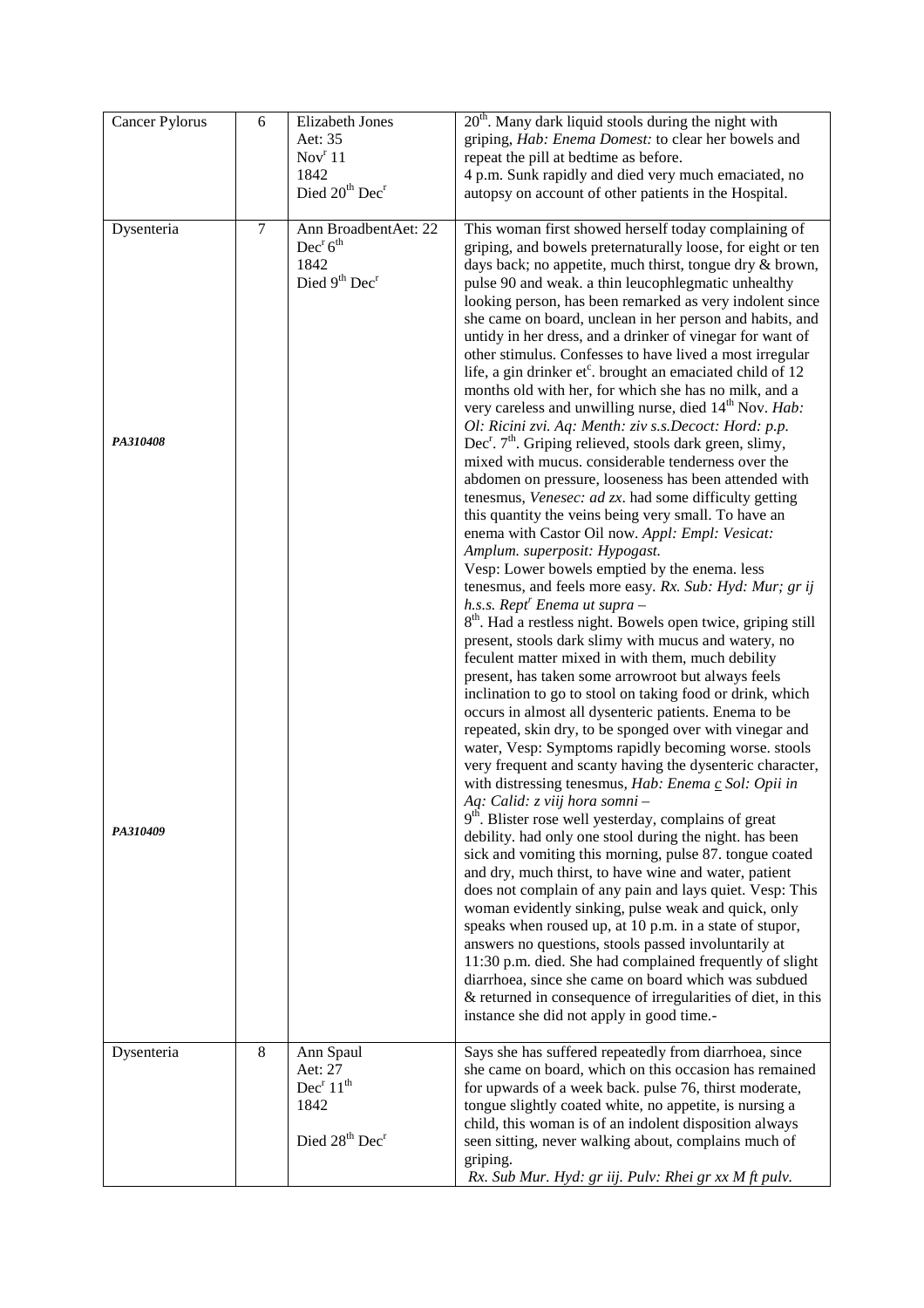| Dysenteria  | $\,8\,$ | Ann Spaul                              | Tinct: Opii gr xx. s.s. Vesp: no stool. Hab: Enema                      |
|-------------|---------|----------------------------------------|-------------------------------------------------------------------------|
|             |         | Aet: 27                                | Domest: hora somni s.                                                   |
|             |         | Dec <sup>r</sup> 11 <sup>th</sup>      | $12th$ . This woman's messmates informed me that she has                |
|             |         | 1842                                   | been in the habit of drinking vinegar pure when she                     |
|             |         |                                        | could get it, bowels open once freely dark but feculent.                |
|             |         | Died 28 <sup>th</sup> Dec <sup>r</sup> | complains of much debility, emaciated looking in person,                |
| PA310410    |         |                                        | hair to be cut off and person washed well with soap &                   |
|             |         |                                        | water. to have preserved soup and arrowroot, Vesp:                      |
|             |         |                                        | Enema Aq: Oryzae hora somni                                             |
|             |         |                                        | 13 <sup>th</sup> . Says that she has been relieved from the enema,      |
|             |         |                                        | bowels opened once, and griping gone. Rx. Mas: Pil:                     |
|             |         |                                        | Hyd: gr iij. bis in die.                                                |
|             |         |                                        | 15 <sup>th</sup> . Bowels open repeatedly dark slimy mixed with         |
|             |         |                                        | mucus, no appetite but thirst increased. Cont: Pil: ut                  |
|             |         |                                        | supra. Vesp: to repeat the enema at bed time and gr xij of              |
|             |         |                                        | Dover's Powder                                                          |
|             |         |                                        | 16 <sup>th</sup> . Had an easy night Two stools dysenteric with no      |
|             |         |                                        | feculent matter, no griping takes some soup. Rx. Ol:                    |
|             |         |                                        | Ricini zvj. Aq: Menth: ziv. s.s. Vesp: Bowels well cleared              |
|             |         |                                        | out. stools dark & slimy, debility rather increased Vesp:               |
|             |         |                                        | To have toast and water to drink. Rx. Pulv: Doveri gr xiv               |
|             |         |                                        | hora somni sum:-                                                        |
|             |         |                                        | $18th$ . Symptoms the same as at last report, no griping                |
|             |         |                                        | complained of tenesmus beginning to be troublesome.                     |
|             |         |                                        | Stools frequent dark green and foetid. Cont: Pil: Hyd: ut               |
|             |         |                                        | supra. Vesp: Hab: Enema Aq: Oryzae h.s.                                 |
|             |         |                                        | $20th$ . Gums touched slightly no improvement in the                    |
|             |         |                                        | evacuations. takes some soup to have arrowroot and                      |
|             |         |                                        | wine, to be washed all over with warm water & soap.                     |
| PA310411    |         |                                        | Hab: Ol: Ricini zvj. Aq: Menth: ziv. Vesp: Rept'. Pulv.                 |
|             |         |                                        | Ipec: Comp: gr xiv                                                      |
|             |         |                                        | $21st$ . No improvement yet no complaint, stools non                    |
|             |         |                                        | feculent dark and slimy, Hab: Empl: Vesicat - amplum                    |
|             |         |                                        | suposit: Hypog: reg: has taken arrow root and a little                  |
|             |         |                                        | wine Vesp: Rept: Pulv: Doveri                                           |
|             |         |                                        | $22nd$ . Blister rose well, had three dark green slimy stools           |
|             |         |                                        | during the night Hab: Ol: Ricini zv. Aq: Menth: ut supra.               |
|             |         |                                        | Vesp; Bowels frequently opened. Rx. Tinct: Opii $g^t$ xxx               |
|             |         |                                        | Aq. zij. $M$ . ft $h$ .s.s.                                             |
|             |         |                                        | $23^{rd}$ . Says she is better, but evidently worse, two stools         |
|             |         |                                        | with feculent matter, no griping. Vesp: Rept <sup>r</sup> . Tinct: Opii |
|             |         |                                        | ut heri.                                                                |
|             |         |                                        | 24 <sup>th</sup> . Complains of nausea, asks for such food as cheese    |
|             |         |                                        | $et^c$ . great debility the patient sinking $25th$ passed a restless    |
|             |         |                                        | night, no pain.                                                         |
|             |         |                                        | $28th$ . Died this evening at 9 p.m.                                    |
|             |         |                                        |                                                                         |
| Infl: Oculi | 9       | Jane Cumberland                        | Came into the Hospital last evening with inflamation of                 |
|             |         | Aet: 45                                | the right eye. Conjunctiva vascular attended with much                  |
|             |         | Jan <sup>y</sup> $5^{th}$ 1843         | pain. had some opening medicine, her bowels being                       |
|             |         |                                        | costive. this morning the left eye as much inflamed as the              |
|             |         | Discharged well                        | other, the patient a stout made irritable Irishwoman, is                |
|             |         | $25^{th}$ Jan <sup>y</sup> 1843        | married with no children. eyes to be fomented with warm                 |
|             |         |                                        | water every two hours during the day. Hab: Ol: Ricini                   |
|             |         |                                        | zvj. Aq: Menth ziv. s.s.                                                |
|             |         |                                        | $6th$ . Eyes somewhat easier with considerable discharge                |
|             |         |                                        | from the eyelids, bowels well opened, to continue the                   |
|             |         |                                        | fomentations and to have Mist: Antimonii zij ter in die.                |
|             |         |                                        | Vesp: Mixture produced much nausea. the fomentations                    |
|             |         |                                        | bring ease for a time. Rx. Sub.Mur. Hyd: gr xij Gum Opii                |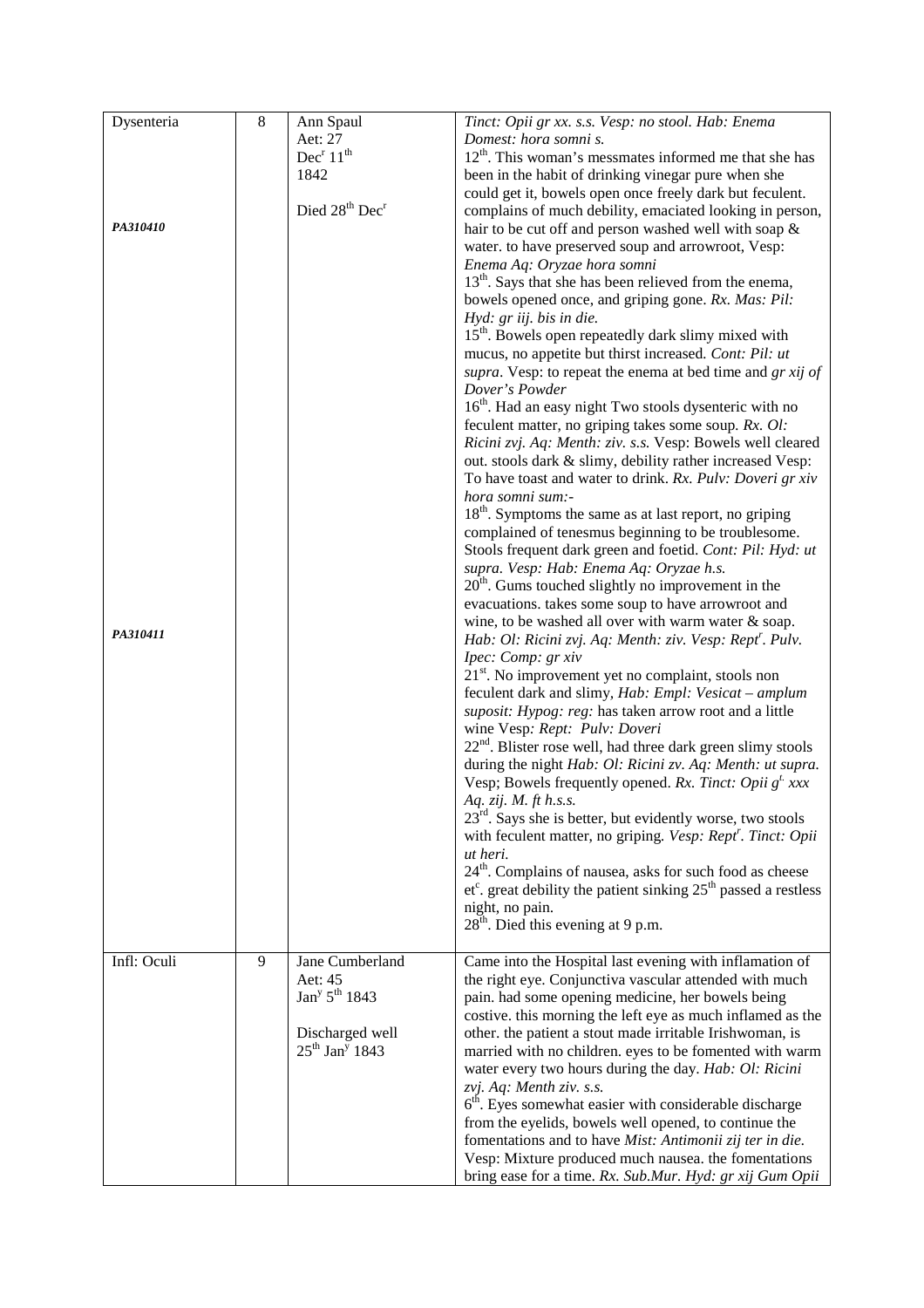| Infl: Oculi | 9 | Jane Cumberland                       | gr iv. M. bene, et divid, in partes pares. sex, un qu. nocte.            |
|-------------|---|---------------------------------------|--------------------------------------------------------------------------|
|             |   |                                       |                                                                          |
|             |   | Aet: 45                               | hora somni                                                               |
|             |   | Jan <sup>y</sup> 5 <sup>th</sup> 1843 | $7th$ . Eyes very painful all night no sleep. Conjunctiva                |
|             |   |                                       | completely injected with blood, Venesec. ad zxvj. The                    |
| PA310412    |   | Discharged well                       | Patient fainted when four ounces was drawn, continued                    |
|             |   | $25^{th}$ Jan <sup>y</sup> 1843       | the bleeding on recovery to the quantity indicated. Vesp:                |
|             |   |                                       | pain slightly mitigated. Hab: Empl: Vesicat: amplum: ad                  |
|             |   |                                       | nuch: appl. Cont: Pil:Cal: ut supra                                      |
|             |   |                                       | 8 <sup>th</sup> Eyes much better this morning blister rose well, to      |
|             |   |                                       | continue the fomentations and mixture, and then calomel                  |
|             |   |                                       | and opium at bedtime                                                     |
|             |   |                                       | $9th$ . A restless night, at 3 a.m. cut off her hair and applied         |
|             |   |                                       | cold lotions to it, with clothes constantly renewed. better              |
|             |   |                                       | this morning $Rx$ : Nit: Argenti $\pi j$ . Aq: $\pi j$ solve, applied to |
|             |   |                                       | the eyes and lining of the eye lids with a hair pencil.                  |
|             |   |                                       | $10^{th}$ . Eyes much better, to continue fomentations. Rept'.           |
|             |   |                                       | Sol: Argent Nit: ut heri -                                               |
|             |   |                                       | $14th$ . Much improved in the eyes less vascular pain                    |
|             |   |                                       | subdued. bowels not free Hab: Ol: Ricini zv. Aq: Menth:                  |
|             |   |                                       | $ZV$ . $S.S.$                                                            |
|             |   |                                       | $20th$ . Eyes continue to improve, discharge considerably                |
|             |   |                                       | less. to drop Vin: Opii into the eyes night and morning.                 |
|             |   |                                       | $25th$ . Eyes quite clear, discharged well. -                            |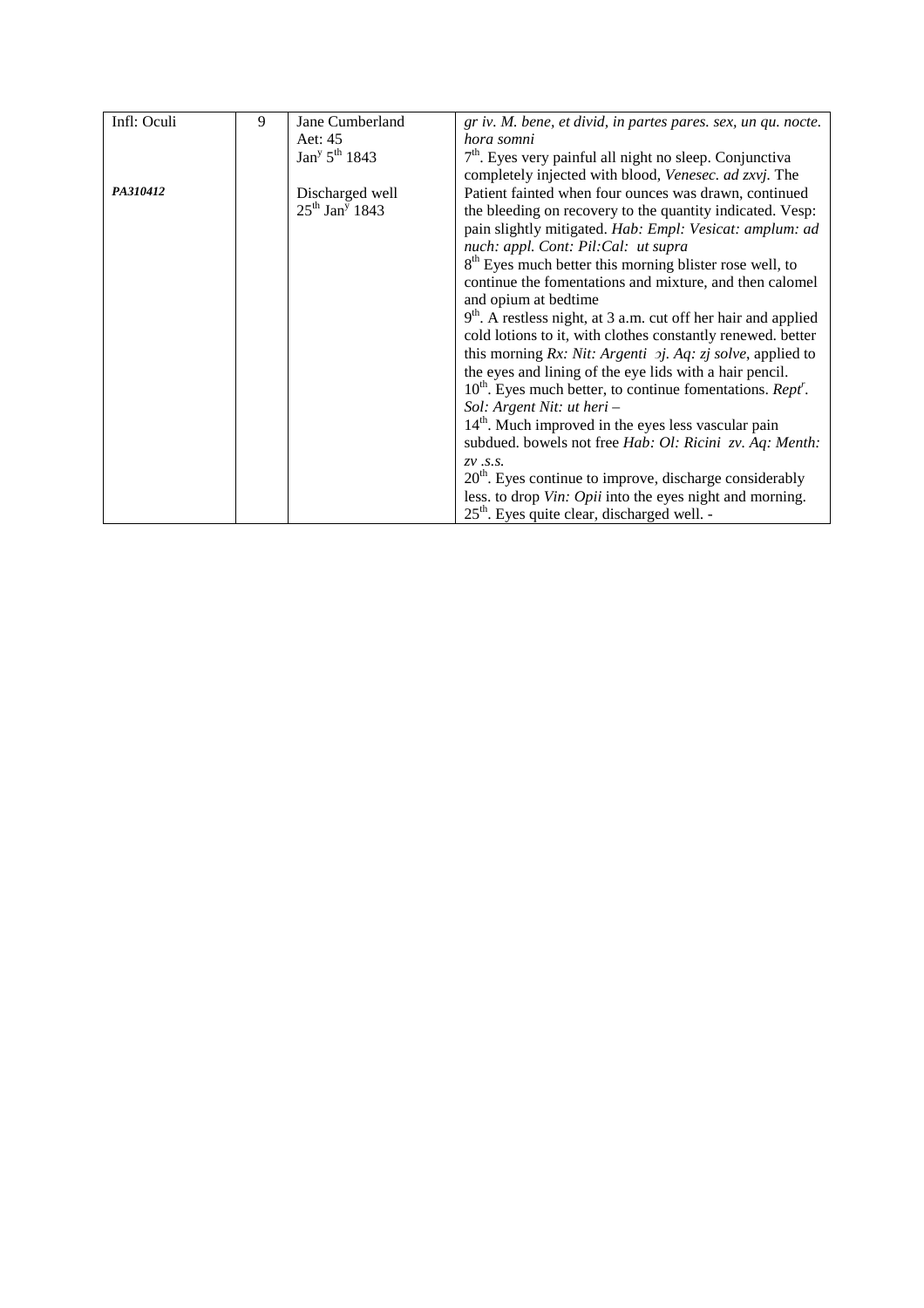## **A Nosological Synopsis of the Sick Book kept during the Period of this Journal, in conformity with the 30th Article of the Surgeons' Instructions.**

|                                                  | <b>Numbers</b> |                       |                         |               |           |           |                                                         |
|--------------------------------------------------|----------------|-----------------------|-------------------------|---------------|-----------|-----------|---------------------------------------------------------|
| <b>Diseases</b><br><b>Nosologically arranged</b> | <b>Total</b>   | Discharged to<br>Duty | Sent to the<br>Hospital | Died on board | Invalided | Remaining | Nos. of such Cases<br>as are detailed in<br>the Journal |
| Pyrexiae                                         |                |                       |                         |               |           |           |                                                         |
| Ord. I. Febres.                                  |                |                       |                         |               |           |           |                                                         |
| Internulleates Quotutiana<br>Tertiana            |                |                       |                         |               |           |           |                                                         |
| Continua Synochus                                | 1              | 1                     |                         |               |           |           |                                                         |
| Typhus                                           |                |                       |                         |               |           |           |                                                         |
| Ord. II. Phlegmasiae.                            |                |                       |                         |               |           |           |                                                         |
| Phlogosis                                        | 1              | 1                     |                         |               |           |           |                                                         |
| Pneumonia                                        |                |                       |                         |               |           |           |                                                         |
| Rheumatismus                                     |                |                       |                         |               |           |           |                                                         |
| Cynanche                                         |                |                       |                         |               |           |           |                                                         |
| <b>Bronchitis</b>                                |                |                       |                         |               |           |           |                                                         |
| Opthalmia                                        |                |                       |                         |               |           |           |                                                         |
| Hepatitis                                        | 1              |                       |                         | 1             |           |           | 1                                                       |
| Infl: Oculi                                      | 5              | 5                     |                         |               |           |           | 5                                                       |
| Ord. III. Exanthemata.                           |                |                       |                         |               |           |           |                                                         |
| Variola                                          |                |                       |                         |               |           |           |                                                         |
| Rubeola                                          |                |                       |                         |               |           |           |                                                         |
| Erysipelas                                       |                |                       |                         |               |           |           |                                                         |
| Vaccina                                          |                |                       |                         |               |           |           |                                                         |
| Ord. IV. Haemorrhagiae                           |                |                       |                         |               |           |           |                                                         |
| Haemoptysis                                      |                |                       |                         |               |           |           |                                                         |
| Phthisis incipiens                               |                |                       |                         |               |           |           |                                                         |
| Phthisis cosfirmata                              |                |                       |                         |               |           |           |                                                         |
| Ord. V. Profluvia.                               |                |                       |                         |               |           |           |                                                         |
| Catarrhus                                        |                |                       |                         |               |           |           |                                                         |
| Dysenteria                                       | 3              |                       |                         | 3             |           |           | 3                                                       |
| Neuroses.                                        |                |                       |                         |               |           |           |                                                         |
| Ord. I. Comata.                                  |                |                       |                         |               |           |           |                                                         |
| Apoplexia                                        | $\mathbf{1}$   |                       |                         | 1             |           |           | $\mathbf{1}$                                            |
| Ord. II. Adynamiae.                              |                |                       |                         |               |           |           |                                                         |
| Dyspepsia                                        |                |                       |                         |               |           |           |                                                         |
| Cephalagia                                       | 1              | 1                     |                         |               |           |           |                                                         |
| Ord. III. Spasmi.                                |                |                       |                         |               |           |           |                                                         |
| Asthma                                           |                |                       |                         |               |           |           |                                                         |
| Diarrhoea                                        | 1              |                       | $\mathbf{1}$            |               |           |           |                                                         |
| Cohea                                            |                |                       |                         |               |           |           |                                                         |
| Ord. Iv. Vesaniae.                               |                |                       |                         |               |           |           |                                                         |
| Amentia                                          |                |                       |                         |               |           |           |                                                         |
| Mania                                            |                |                       |                         |               |           |           |                                                         |
| Cachexiae.                                       |                |                       |                         |               |           |           |                                                         |
| Ord. I. Marcores.                                |                |                       |                         |               |           |           |                                                         |
| Tabes                                            | 1              |                       |                         | 1             |           |           | $\mathbf{1}$                                            |
| Ord. II. Intumescentiae.                         |                |                       |                         |               |           |           |                                                         |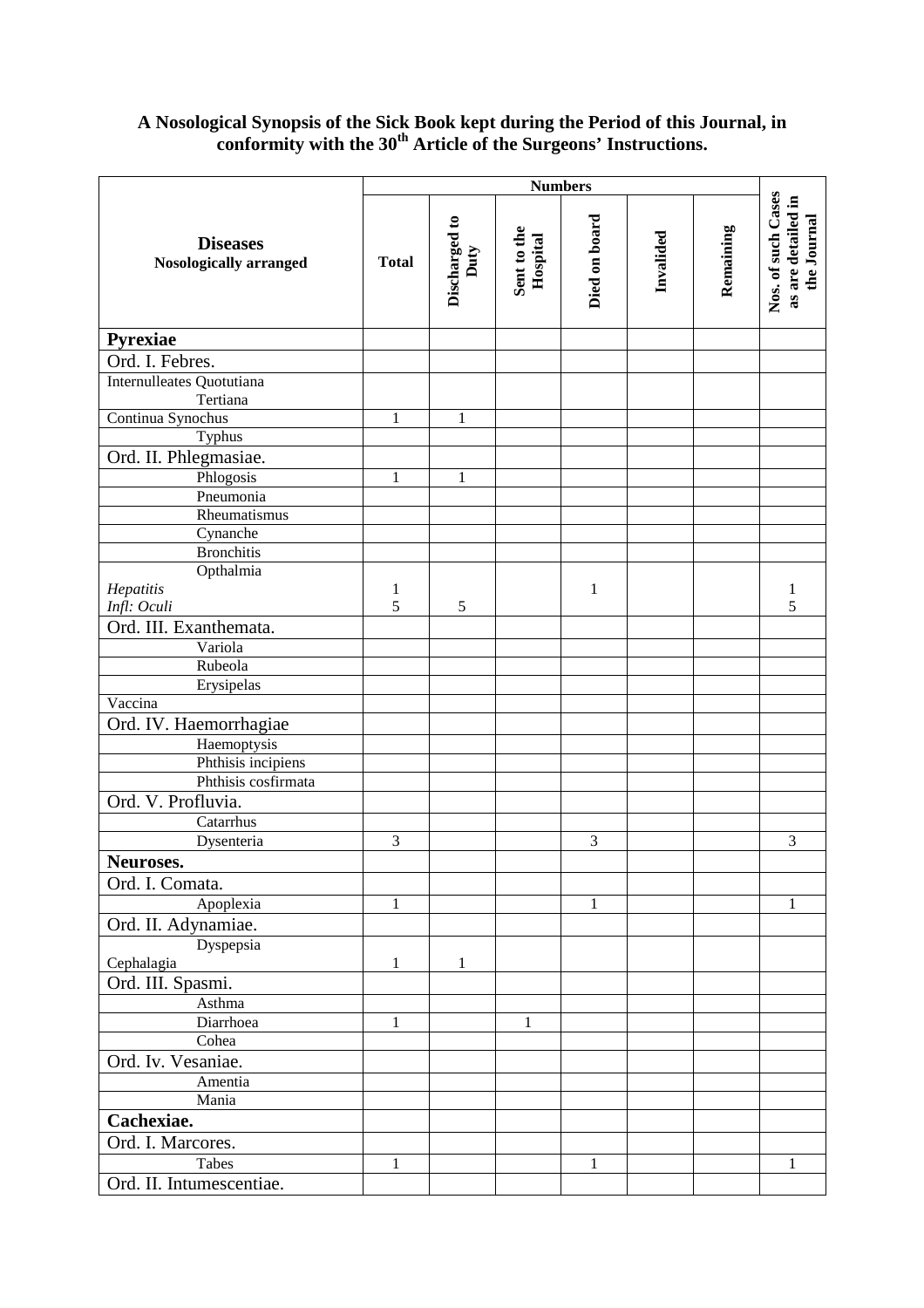| Anasarca                                                                                                   |                |                |  |   |  |  |                  |  |
|------------------------------------------------------------------------------------------------------------|----------------|----------------|--|---|--|--|------------------|--|
| Ascites                                                                                                    |                |                |  |   |  |  |                  |  |
| Hydrothorax                                                                                                |                |                |  |   |  |  |                  |  |
| Ord. III. Impetigines.                                                                                     |                |                |  |   |  |  |                  |  |
| Syphilis                                                                                                   | 1              |                |  | 1 |  |  | 1                |  |
| Scrophula                                                                                                  |                |                |  |   |  |  |                  |  |
| Icterus                                                                                                    |                |                |  |   |  |  |                  |  |
| Scorbutus                                                                                                  |                |                |  |   |  |  |                  |  |
| Locales.                                                                                                   |                |                |  |   |  |  |                  |  |
| Ord. I. Dysaethesiae.                                                                                      |                |                |  |   |  |  |                  |  |
| Amaurosis                                                                                                  |                |                |  |   |  |  |                  |  |
| Ord. II. Dysorexiae.                                                                                       |                |                |  |   |  |  |                  |  |
| Ord. III. Dyscinesiae.                                                                                     |                |                |  |   |  |  |                  |  |
| Ord. IV. Apocenoses.                                                                                       |                |                |  |   |  |  |                  |  |
| Gonorrhoea                                                                                                 | 1              | $\mathbf{1}$   |  |   |  |  |                  |  |
| Schirrus Pyl:                                                                                              | 1              |                |  | 1 |  |  | 1                |  |
| Ord. V. Epischeses                                                                                         |                |                |  |   |  |  |                  |  |
| Ischuria                                                                                                   |                |                |  |   |  |  |                  |  |
| Obstipatio                                                                                                 |                |                |  |   |  |  |                  |  |
| Dysuria                                                                                                    |                |                |  |   |  |  |                  |  |
| Ord. VI. Tumores.                                                                                          |                |                |  |   |  |  |                  |  |
| Aneurisma                                                                                                  |                |                |  |   |  |  |                  |  |
| Ord. VII. Ectopiae.                                                                                        |                |                |  |   |  |  |                  |  |
| Hernia                                                                                                     |                |                |  |   |  |  |                  |  |
| Prolapsus                                                                                                  |                |                |  |   |  |  |                  |  |
| Luxatio                                                                                                    |                |                |  |   |  |  |                  |  |
| Ord. VIII. Dialyses.                                                                                       |                |                |  |   |  |  |                  |  |
| Vulnus                                                                                                     | 1              | 1              |  |   |  |  |                  |  |
| Uleus                                                                                                      |                |                |  |   |  |  |                  |  |
| Anomalous                                                                                                  |                | $\overline{2}$ |  |   |  |  |                  |  |
|                                                                                                            | $\overline{c}$ |                |  |   |  |  |                  |  |
| <b>GENERAL TOTAL</b>                                                                                       | 21             | 13             |  | 8 |  |  | $\boldsymbol{9}$ |  |
| NOTE.-Medical Officers are desired particularly to Notice that the Numbers in each Disease and the general |                |                |  |   |  |  |                  |  |
| Total must not only correspond with the Sick Book, but also with the particulars contained in the several  |                |                |  |   |  |  |                  |  |
| Nosological Returns for the period.                                                                        |                |                |  |   |  |  |                  |  |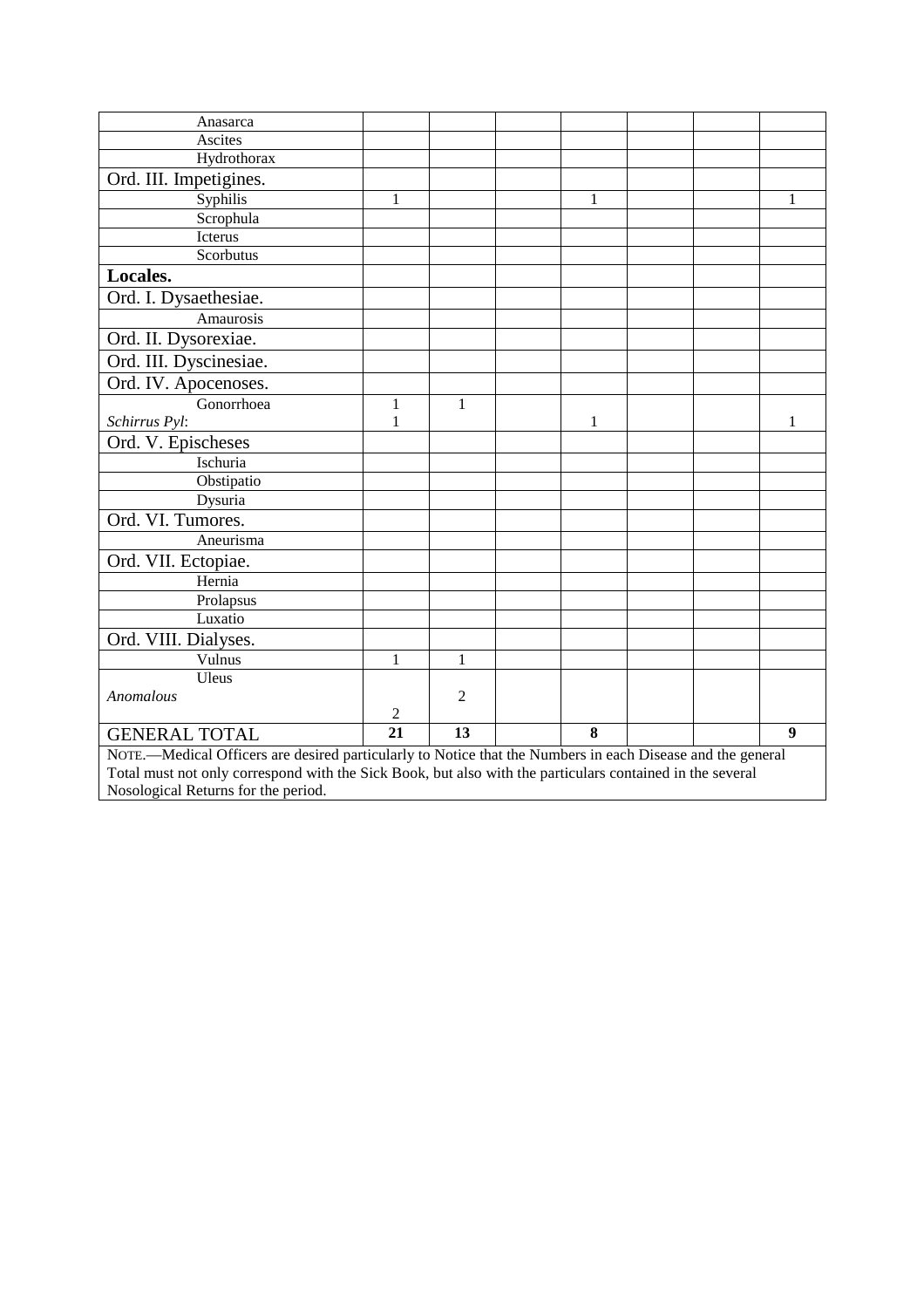### **GENERAL REMARKS**

#### *PA310813-817*

William Bland Surgeon Superintendent

Dated at Hobart Town 1843

 In the following remarks upon the nine cases recorded in this Journal, it may be as well to notice more particularly the three fatal cases of Dysentery given, not because there is anything new or remarkable in them, but on account of the great importance of such a disease occurring in a Ship, and a disease under such circumstances, always to be dreaded.

These cases took place about the same time. The first on the  $6<sup>th</sup>$  and the other two on the  $11<sup>th</sup>$ . Dec<sup>r</sup>. all the three patients had complained occasionally of Diarrhoea during the voyage, all were broken down in constitution from having led very irregular lives, and all of them were pure vinegar drinkers when they could procure it, in addition to this their general habits were indolent and filthy, the first case  $N^{\circ}$ . 1 had been previously on the Sick List, for diarrhoea from the  $1<sup>st</sup> Oct<sup>r</sup>$  to the  $6<sup>th</sup> Nov<sup>r</sup>$  and discharged well. during which time much trouble was experienced to get her to take medicine, and more in preventing her from taking improper food. on the  $11<sup>th</sup>$  Dec<sup>r</sup> she presented herself with symptoms of dysentery under which she had been suffering for some days. She came with reluctance at the insistence of her messmates, not relishing the more strictly enforced rules of the Hospital, during the whole case she took her medicine, enemas  $e^{i^c}$  with some trouble and towards its conclusion absolutely refused to take any.

The second case,  $N^0$ . 7 in the Journal, whose constitution appears to have been ruined by a life of hard drinking and principally upon the town, this was the most rapid case of the three, the patient dying on the fourth day after she shewed herself, but as she had been really ill for a week or ten days before, it was remarked that ever since she came on board she was indolent and even uncleanly in her person & habits, and the disease in her case ran its course very rapidly.

In the third case,  $N^0$ . 8 it was a more mild and longer protracted one, this woman likewise had led a very irregular life, was indolent and lazy on board, but different to the other two, in having a good easy temper.-

 Griping and tenesmus were the most prominent symptoms at the beginning of these cases, only in case  $N^{\circ}$ . 7 some tenderness existed on pressure over the abdomen, the others never felt or complained of this, not an uncommon occurrance in this disease. The Blisters used here as counterirritants in the hope of relieving the mucus membrane of the intestines, from its load of blood, had not the effect wished for, nor was much expected from a remedy which so often fails, and where a few dozen of leeches applied would have so good an effect, particularly among such patients as these, where general bleeding could not be carried to any extent. It will be seen in the cases here indicated how very soon the system became affected with small quantities of blue pill, and how rapidly tenderness of gums took place, this might have been caused principally from the deteriorated constitution of the patients.

I must confess that little confidence can be placed on mercurial preparations given in cases of dysentery, or that it is possible, by their inducing a new and different action in the system such care can be effected, having frequently seen cases of this disease in the East where patients, under the full effects of the mineral, did not recover; but where organic or functional disease of the Liver exists, this medicine given with cautious consideration, will be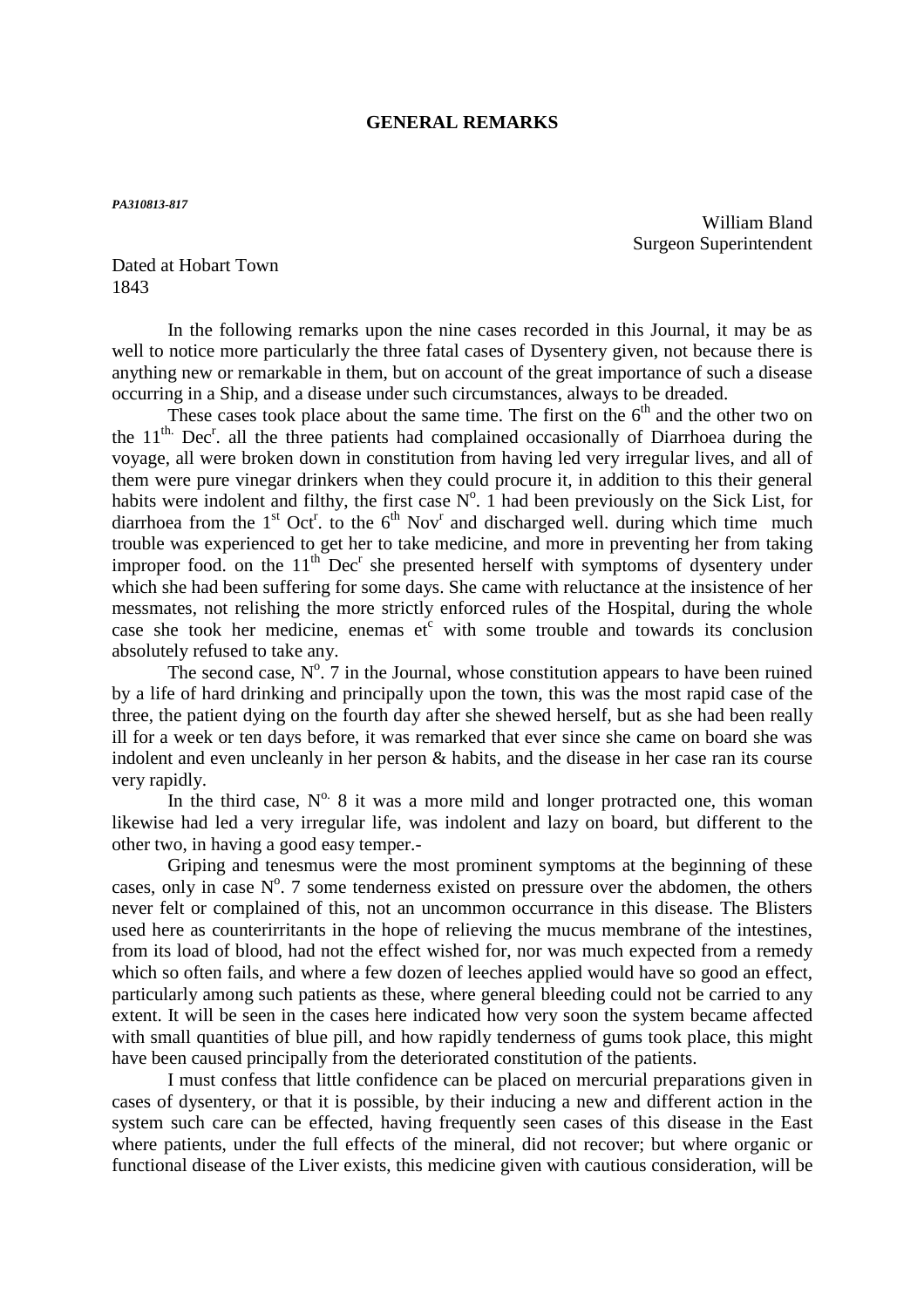properly indicated, taking particular care that there is no reason to suppose, that any Scorbutic taint is present in the patient, or is the cause of the dysenteric symptoms, for in cases of this kind the adhibition of mercury very quickly increases all the symptoms which lead to a sure and fatal result.

 In the above three cases this medicine was given in small quantities, and exhibited because there was reason to suppose that such patients, confessedly long gin drinkers, had suffered more or less from Hepatic disease, or were now suffering for former delinquencies practiced against the Liver. And on careful examination no Scorbutic taint was present to forbid the use of this remedy. Castor Oil, and emollient enemas were the means employed for removing irritating matter from the intestines. enemas particularly used very frequently.-

The case of Syphilis,  $N^{\circ}$ . 2. in the Journal, one with secondary symptoms, occurred in a woman who had been exposed to undermining inroads of this insidious disease more than once or twice, in addition to which her constitution was much shattered, not only by the irregular life she had led, but by the imprudent adhibition of Mercury, which had been given to the extent, on two occasions at least, untill her tongue protruded from the mouth and became extensively ulcerated. from which, she says she has never recovered her former health and strength. indeed on this occasion four grains of blue pill given in two doses shewed itself in her gums, so easily affected was the system from this small quantity of the mineral. one grain doses for a few nights brought on ptyalism. the medicine was omitted for some days and again resumed with caution, on account of the distressing nausea produced. In the mean time her strength and flesh rapidly fell off.

 Pains in the limbs and joints preceeded the eruption which was at first in small pimples over the arms only but soon spread over the body, afterwards running into and becoming broad blotches, one of which situated between her eye brows degenerated into a deep ragged ulcer, another of a similar kind was seen on the inside of the right thigh on the site of an old sore, in some former case of the same kind, continued and severe pains in the limbs and knees, swellings of the wrists and ankles, painful on motion or to the touch, aggravated while in bed, and a third ulcer appeared on the chin soon manifested, that the whole system was involved in the fatal disease.

 Preserved meats, soups, and wine were given to support the strength of the patient with mineral acids in dilution, quinine & opiates to allay irritability and pain as well as to induce sleep and rest, were had recourse to, while the daily diminishing appetite and increasing debility and emaciation soon prostrated the powers of life, and she sank under the disease almost reduced to a skeleton.

Case  $N^{\circ}$ .3 in the Journal was one of those which happen occasionally and which it is somewhat difficult to give any satisfactory conjecture so as to lead to the real nature of the disease, the patient comes complaining of headache which is soon removed by purgatives and a blister to the back of the neck, her bowels performing their functions in a natural state, while no pain is complained of, during the whole time, nor any diseased organ or disordered function can be found yet the patient sinks and dies.

 The case No.4. one of apoplexy, took place in a woman, who had born a child eleven days before her death; after parturition she showed some symptoms of mental abberation with some headache for which Venesection to sixteen ounces was had recourse to. shaving the head with constant application of cold lotions, as well as oleaginous purgatives given, when apoplexy suddenly terminated her existence; this woman had attempted to hang herself in Jail and was cut down. She was a short, stout, squat figure with a remarkably small skull and a short thick neck.

The case of Hepatitis in the Journal  $N^{\circ}$ .5. was one complicated with disordered state of the Spleen with great derangement of the absorbent system. The patient according to her own account had led an irregular life, and for some years was a confirmed dram drinker, in